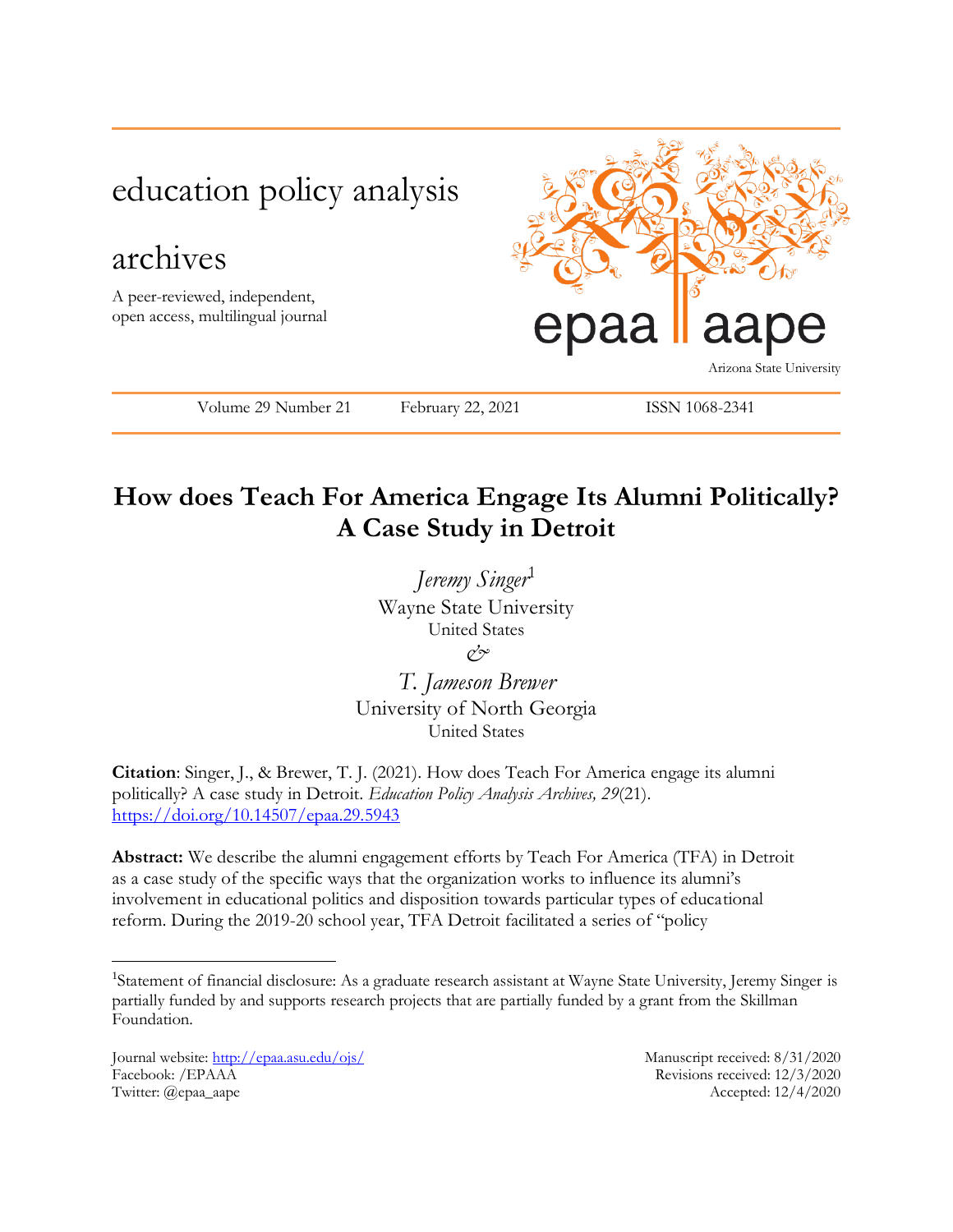workshops" for its alumni, intended to inspire TFA corps members and alumni to engage in political and policy advocacy. Combining field notes and other artifacts from the policy workshops with a social network analysis of the featured participants and central organizations, we show that TFA Detroit drew upon its local, state, and national policy networks to construct workshops that in turn would politically mobilize alumni to support their networks' preferred city and state policies and reforms.

**Keywords**: Teach For America; politics; policy networks; social network analysis; thematic analysis; case study

### **¿Cómo Teach For America involucra a sus ex alumnos políticamente? Un estudio de caso en Detroit**

**Resumen:** Describimos los esfuerzos de participación de los egresados de Teach For America (TFA) en Detroit como un estudio de caso de los esfuerzos de la organización para influir en la participación de los egresados en la política educativa y la disposición hacia tipos particulares de reforma educativa. Durante el año escolar 2019-20, TFA Detroit facilitó una serie de "talleres de políticas" para sus exalumnos, con el objetivo de inspirar a los miembros y exalumnos del cuerpo de TFA a participar en la promoción de políticas. Combinando notas de campo y otros artefactos de los talleres de políticas con un análisis de redes sociales de los participantes destacados y las organizaciones centrales, mostramos que TFA Detroit usó sus redes de políticas para construir talleres para movilizar a los exalumnos para apoyar las políticas y reformas de la ciudad y el estado preferidas de la redes.

Palabras-clave: Teach For America; política; redes de políticas; análisis de redes sociales; Análisis temático; caso de estudio

### **Como o Teach For America envolve seus ex-alunos politicamente? Um estudo de caso em Detroit**

**Resumo:** Descrevemos os esforços de engajamento de ex-alunos pela Teach For America (TFA) em Detroit como um estudo de caso dos esforços da organização para influenciar o envolvimento dos ex-alunos em políticas educacionais e disposição para determinados tipos de reforma educacional. Durante o ano letivo de 2019-20, a TFA Detroit facilitou uma série de "workshops de políticas" para seus ex-alunos, com o objetivo de inspirar os membros do corpo da TFA e ex-alunos a se envolverem na defesa de políticas. Combinando notas de campo e outros artefatos dos workshops de política com uma análise de rede social dos participantes em destaque e organizações centrais, mostramos que a TFA Detroit usou suas redes de política para construir workshops para mobilizar ex-alunos para apoiar as políticas e reformas preferenciais da cidade e do estado do redes.

**Palavras-chave:** Teach For America; política; redes de políticas; análise de rede social; análise temática; estudo de caso

## **Introduction**

Much of the popular discourse and research on Teach For America (TFA) has focused on the organization's impact on student outcomes (Vasquez Heilig & Jez, 2010, 2014). Yet, the immediate impact of its corps members as teachers is just one part of TFA's vision for education reform. The impact that alumni of the program will have after teaching—as school and system leaders, politicians and policymakers, non-profit leaders, and corporate supporters of its educational reform agenda—has always been core to its work (Brewer, 2016). Accordingly, scholarship on TFA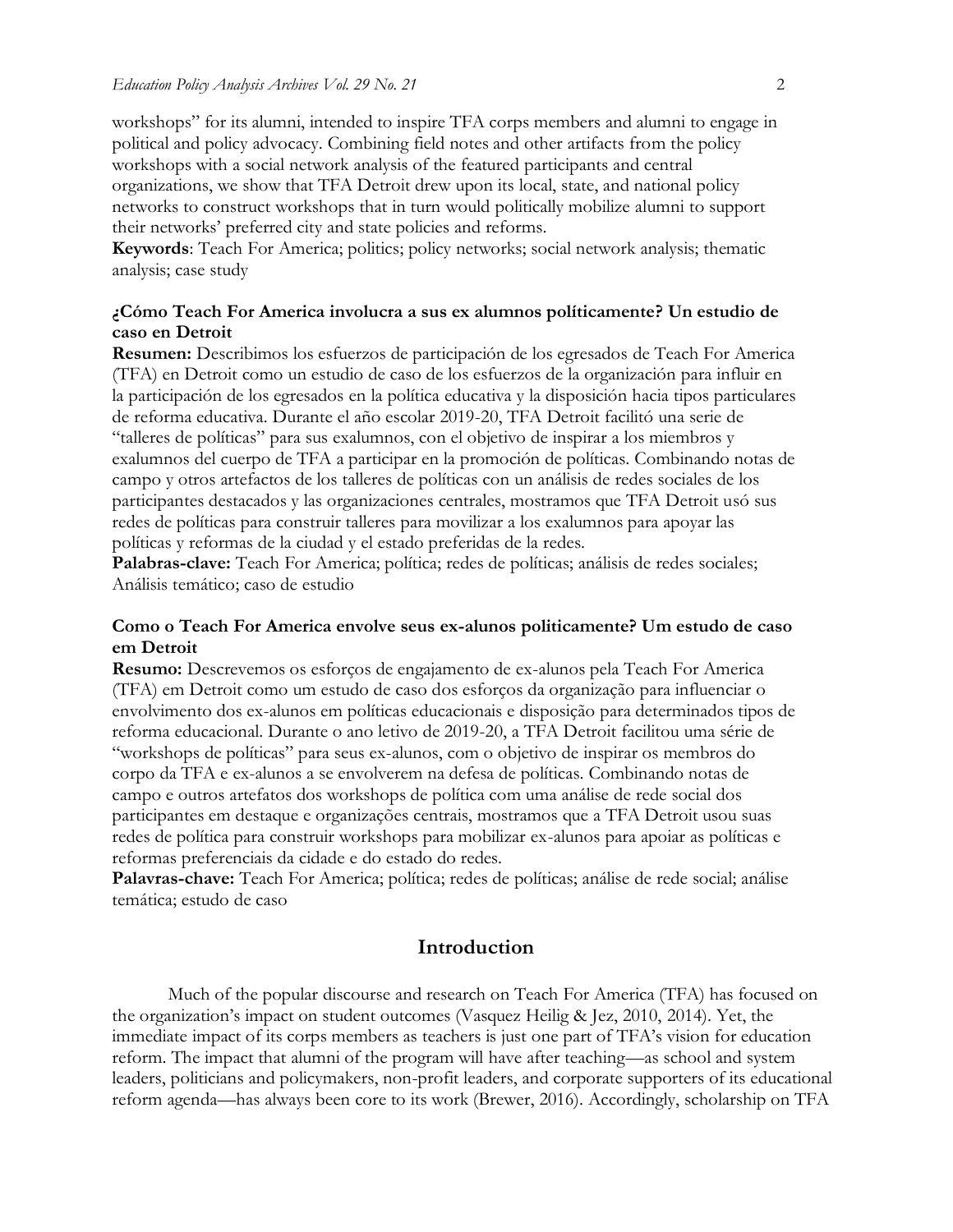has increasingly situated its behavior within policy networks that promote neoliberal and managerial reforms in the United States and globally (Kretchmar et al., 2014, 2016; La Londe et al., 2015; Lefebvre & Thomas, 2017; Trujillo et al., 2017) and examined how the organization mobilizes its alumni as policy entrepreneurs to promote its preferred reforms (Brewer et al., 2018; Jacobsen & Linkow, 2014; Scott et al., 2016). Yet, as Scott, Trujillo, and Rivera (2016) note, few studies have provided evidence of "the specific mechanisms and processes...through which TFA may influence its alumni's civic and entrepreneurial engagement" and "the manner in which the organization may inculcate specific values and ideological orientations that dispose alumni toward particular types of educational reform, policy, or leadership" (p. 15).

In this article, we present such evidence through a case study of alumni engagement efforts by TFA Detroit. During the 2019-20 school year, TFA Detroit facilitated a series of "policy workshops" for its alumni. The organization's stated goal for these workshops was to "inform and inspire our network of alumni, corps members, and partners, to engage in political and policy advocacy" (promotional materials, 1/29/20). Following Scott et al. (2016), we asked: "How are TFA Detroit's policy workshops designed to support its goals as a neoliberal political and social organization?" Combining a thematic analysis of field notes and other artifacts from the policy workshops with a social network analysis of the featured speakers and central organizations, we show that TFA Detroit drew upon its local, state, and national policy networks to construct workshops that the organization hoped would, in turn, politically mobilize alumni in support of its networks' preferred city and state policies and reforms.

### **Conceptual Framework**

Scott, Trujillo, and Rivera (2016) propose a conceptual framework that understands "TFA as a neoliberal political and social organization" and not just an alternative teacher preparation program (p. 4). This framework is useful to highlight TFA's influence at the intersection of ideology, identity, and social networks, and specifically how the organization infuses policy entrepreneurs into educational policymaking and shapes influential policy networks to promote neoliberal educational policies and managerial approaches to educational leadership.

We define neoliberalism, here, as a political rationality that elevates *market* logics and individual liberty in the marketplace over *political* liberty, equality, and substantive citizenship (Brown, 2006; Giroux, 2004; Harvey, 2005). As Keddie (2020) writes, neoliberalism in the American context reifies a belief "that Small Government, secured through deregulatory and austerity measures, union-busting, and the privatization of public institutions like the military, public schools and universities, healthcare, and prisons, grants individuals the 'freedom' to prosper" (p. 63). In education, neoliberal reforms dovetail with the conception of education as a commodity—a private and individual economic good (Brewer & Potterton, 2020)—and an expectation that schools address issues of poverty and inequality in lieu of other social and economic supports (Brewer & Myers, 2015; Kantor & Lowe, 2006).

TFA, its political and organizational allies, and many of its most prominent alumni actively support policies designed to marketize, privatize, and de-democratize educational systems (Scott et al., 2016), and have played a central role in facilitating these kinds of reforms (Buras, 2015, 2016). Further, despite rhetoric surrounding equality and racial equity (Vasquez Heilig et al., in press), TFA reinforces neoliberal dispositions through recruitment, training, pedagogical, and alumni practices. The organization positions their corps members and alumni as exemplars of individualistic "hard work" and promotes a "no excuses" logic that shifts the burdens of generational poverty and racial inequality onto teachers and students (Horn, 2011, 2016; Noguera & Wells, 2011; e.g., Mathews,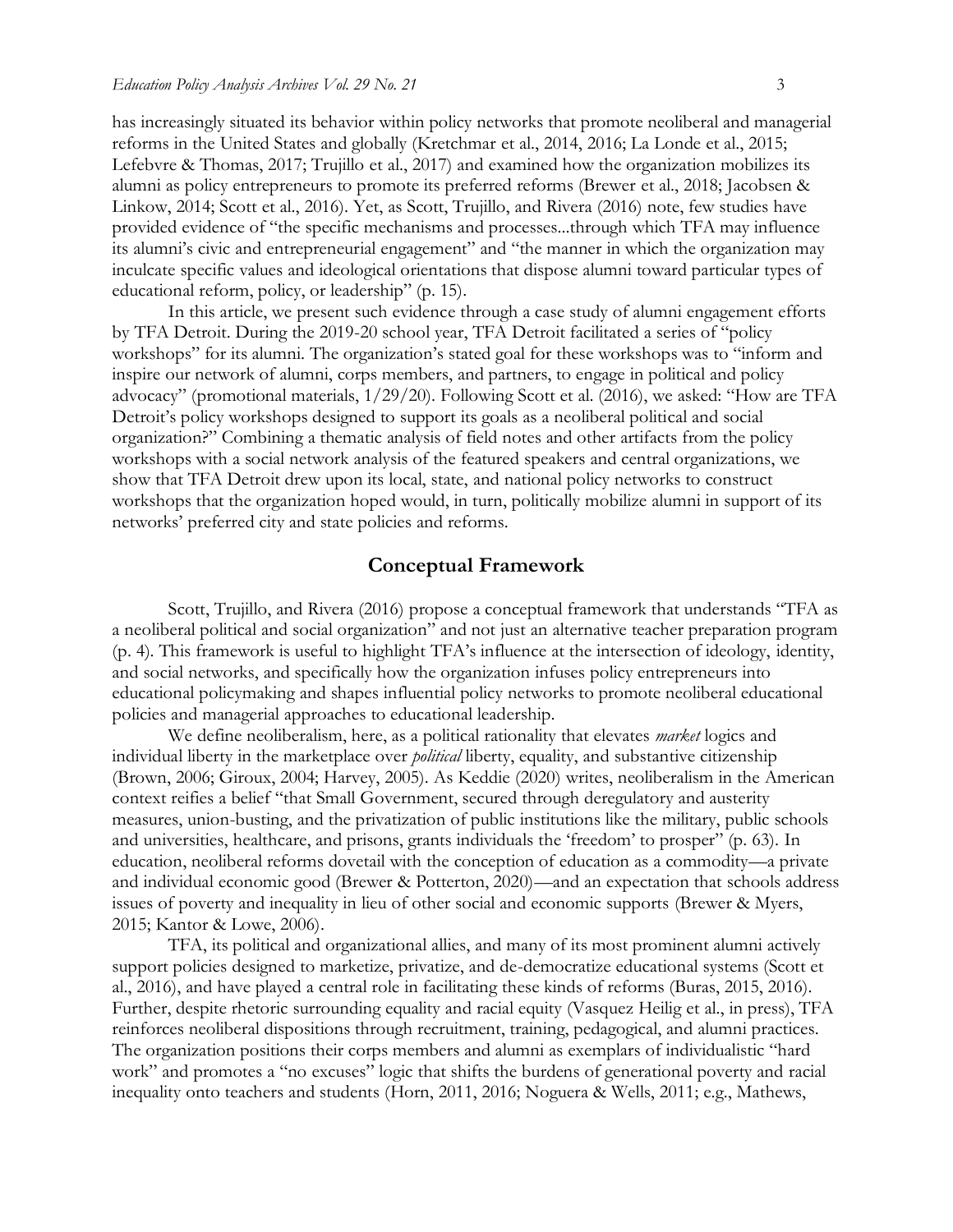2009; Thenstrom & Thenstrom, 2003). Participation in TFA may lead corps members to recognize systemic inequality rather than personal failings as a driver of disadvantage (Mo & Conn, 2018), yet TFA and its leaders suggest that focusing on those inequalities lets teachers off the hook and distracts from the goal of improving student test scores (Anderson, 2020; Goldstein, 2014; e.g., Farr, 2010).

Part of TFA's theory of change relies on moving alumni of its program into policy and leadership positions, not only for the expansion of its own political clout but the expansion of their vision for educational reform. For TFA, the combination of corps members and alumni as policy entrepreneurs, specifically, represents the opportunity to reimagine education and educational policy away from what the organization sees as a failed educational system and towards a system that elevates meritocratic notions and policy prescriptions. In addition, as Scott et al. (2016) suggest, TFA engages in the cultivation of power networks of elite interests. Multiple studies employing social network analysis have confirmed that TFA benefits heavily from such networks as a source of ongoing philanthropic funding and political clout (Brewer et al., 2018; Kretchmar et al., 2014, 2016; Reckhow, 2013). These efforts allow TFA and its partner organizations and funders to frame policy issues in a way that promotes the expansion of their respective organizations and their preferred political and pedagogical dispositions. More formally, these policy and funding networks have facilitated the creation of training programs that offer pathways to positions of influence, such as NewLeaders, TFA's Principal Pipeline, TFA's Capitol Hill Fellows, and Leadership for Educational Equity (LEE).

TFA prepares its corps members for their lives as alumni from the beginning of their time with the organization. A significant part of TFA's appeal to its recruits is the social network it offers them and the way it increases access and reduces the costs for its alumni to move on to nonteaching careers (Labaree, 2010; Maier, 2012; Straubhaar & Gottfried, 2016). Corps members who are admitted into TFA travel to their assigned region for a week of Induction, and then travel to their assigned summer Institute site for a 5-week intensive Institute, consisting of 125 hours of content, pedagogy, classroom management training and 18 hours of student teaching (Brewer, 2014). In addition to daily training for the upcoming two years as a teacher, TFA begins conditioning corps members into the organization's theory of change, which is less focused on classroom teaching and more attentive to what a corps member might do as a TFA alumni. From the first days of Induction, TFA highlights the importance corps members' future work as alumni, in essence making it clear for incoming corps members that the primary focus of the organization is on leadership development, not teacher development. Indeed, TFA encourages corps members to plan to become principals through TFA's Principal Preparation Pipeline (Brewer, 2016; Brewer et al., 2016), to move into policy supporting positions through its Capitol Hill Fellows program (Teach For America, 2018), or run for elected office themselves by way of Leadership for Educational Equity (Leadership for Educational Equity, n.d.). Across each possible avenue of leadership—from school principal to school board leader, aid to a U.S. Senator, or becoming a Senator themselves at the state or federal level—alumni can leverage the credibility conferred by their teaching experience with TFA to enact change.

The growing list of TFA alumni who have risen into prominent educational policy roles over the past three decades illustrates not only the organization's success in moving corps members from their training into the classroom and then into political and organizational leadership positions, but the resulting alignment that those individuals have with TFA and their broader network's goals for education reform. To an immediate aim, alumni have helped secure TFA's position operating in different regions. For instance, John White (Louisiana Department of Education, n.d.) became the State Superintendent in Louisiana and Kira Orange Jones (J. Williams, 2016) likewise moved into leadership positions in New Orleans, putting both in a position to reinforce TFA contracts in the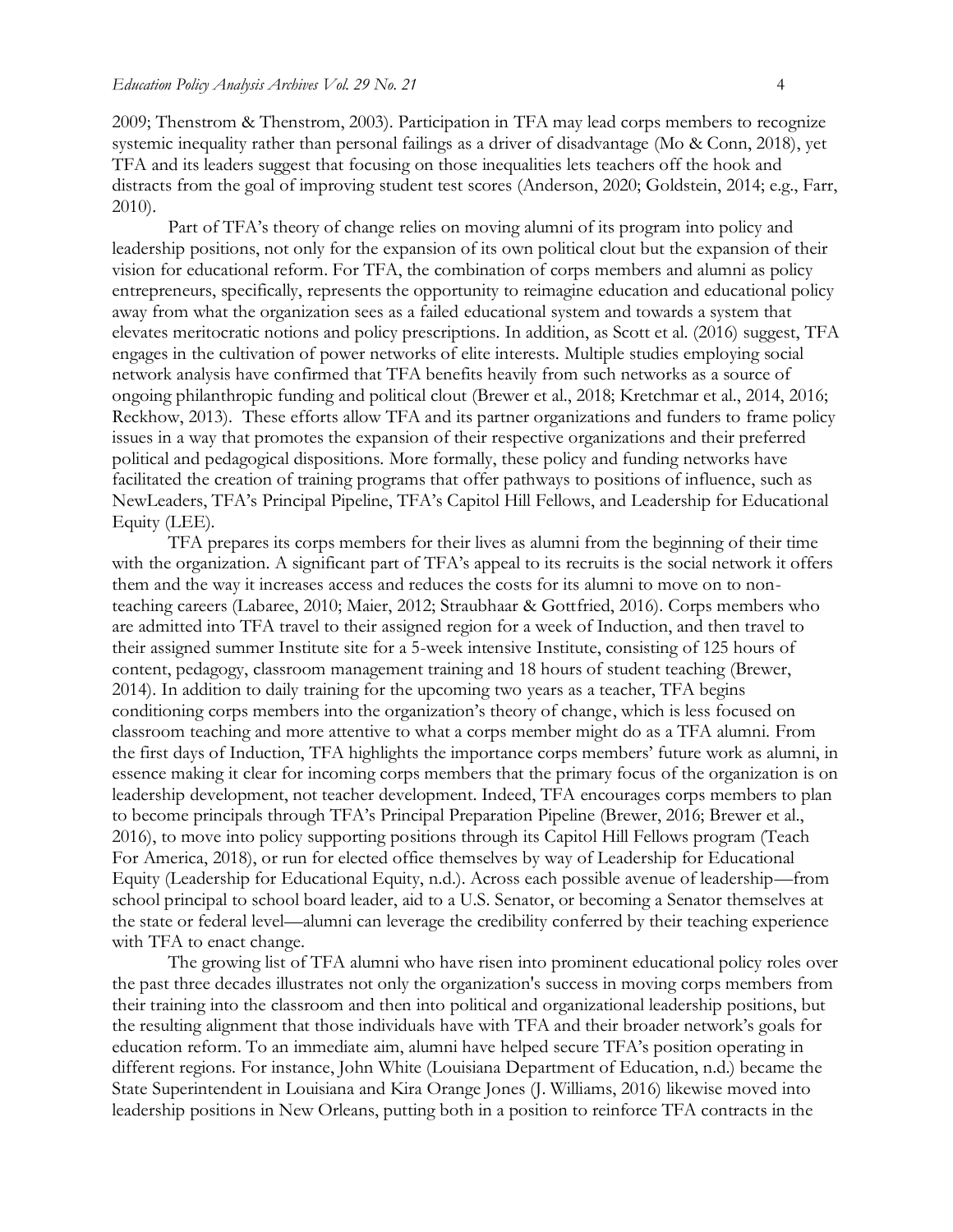state (Brewer et al., 2016), despite documented conflicts of interest (Esker, 2013; Schneider, 2013; J. Williams, 2012). Further, alumni promote the types of school and policy reforms supported by TFA, such as charter schools, increased standardized testing, merit pay for teachers, and the dismantling of teacher unions. Notable alumni turned reform leaders have included Michelle Rhee, who founded StudentsFirst and what is now NewLeaders, and served, notoriously, as a chancellor for the D.C. Public Schools; and Mike Feinberg and Dave Levin, who founded the Knowledge Is Power Program (KIPP) charter network. Burgeoning research has confirmed that TFA alumni who run for local offices employ a political platform more aligned with TFA's philosophy (Jacobsen & Linkow, 2014).

In line with this prior research, Scott et al.'s (2016) framework "illuminate[s] TFA's efforts to distinguish the organization and its corps members as educational policy innovators and experts on ameliorating inequality, often through market-based educational mechanisms...in the name of serving students more equitably" (pp. 17-18). The informal and formal ways in which TFA facilitates the expansion of alumni connections to the reform network, in Detroit or any other region, illustrate how the organization shapes influential elite policy networks. TFA alumni engagement with and incorporation into these networks channels them into political and organizational leadership positions, where they can enact reforms at the local, state, and national levels while employing managerial dispositions towards pedagogy, school organization, and funding. Considering that TFA's mission statement does not include reference to teachers or teaching, it is through these alumni policy networks that the organization realizes its stated mission of leadership. We draw on this lens to inform our analysis of TFA's political engagement with corps members and alumni in Detroit, connecting this conceptual understanding of TFA's motivations and approaches to political influence with Detroit's policy landscape and the history and current activities of TFA in the city. In what follows, our exploration of TFA Detroit's use of policy workshops serves as an artifact of the framework explicated by Scott et al. (2016), while providing a unique insight into how TFA operationalizes its network in the local context.

## **Context: Detroit and Teach For America**

TFA Detroit's policy workshop series is part of the organization's broader strategic priority of mobilizing its corps members, alumni, and policy network to promote particular educational reforms in Detroit and Michigan. However, TFA Detroit's political and social influence today needs to be contextualized in Detroit's particular educational policy landscape and the history of TFA in the city. Detroit's school system has received national attention in light of Michigan-based Betsy DeVos's tenure as Secretary of Education within the Trump administration (e.g., Binelli, 2017; Gross, 2016), but the city's most recent developments include a variety of other influential actors with whom TFA Detroit has been associated (Kang, 2015; Lenhoff et al., 2019; Pedroni, 2011).

### **2000s: An Increasingly Marketized Landscape and TFA's False Start in Detroit**

Leading into the 2000s, Michigan enacted a set of new educational policies that would be fundamental to what Kang (2015) has called the neoliberal "dismantling" of Detroit's school system. Detroit's population was increasingly high-poverty and racially segregated, as result of decades of White flight, deindustrialization, racial violence and residential containment, and political and legal resistance to desegregation (Baugh, 2011; Boyle, 2001, 2004; *Milliken v. Bradley*, 1974, 1977; Orr & Stoker, 1994; Steinmetz, 2009; Sugrue, 1996; Ticknor, 1978). In the wake of the city's "urban crisis" (Boyle, 2001; Sugrue, 1996), the Detroit Public Schools (DPS) struggled with budget deficits and low rates of academic achievement and attainment (Kang, 2015; Mirel, 1998, 1999, 2004). In the 1990s,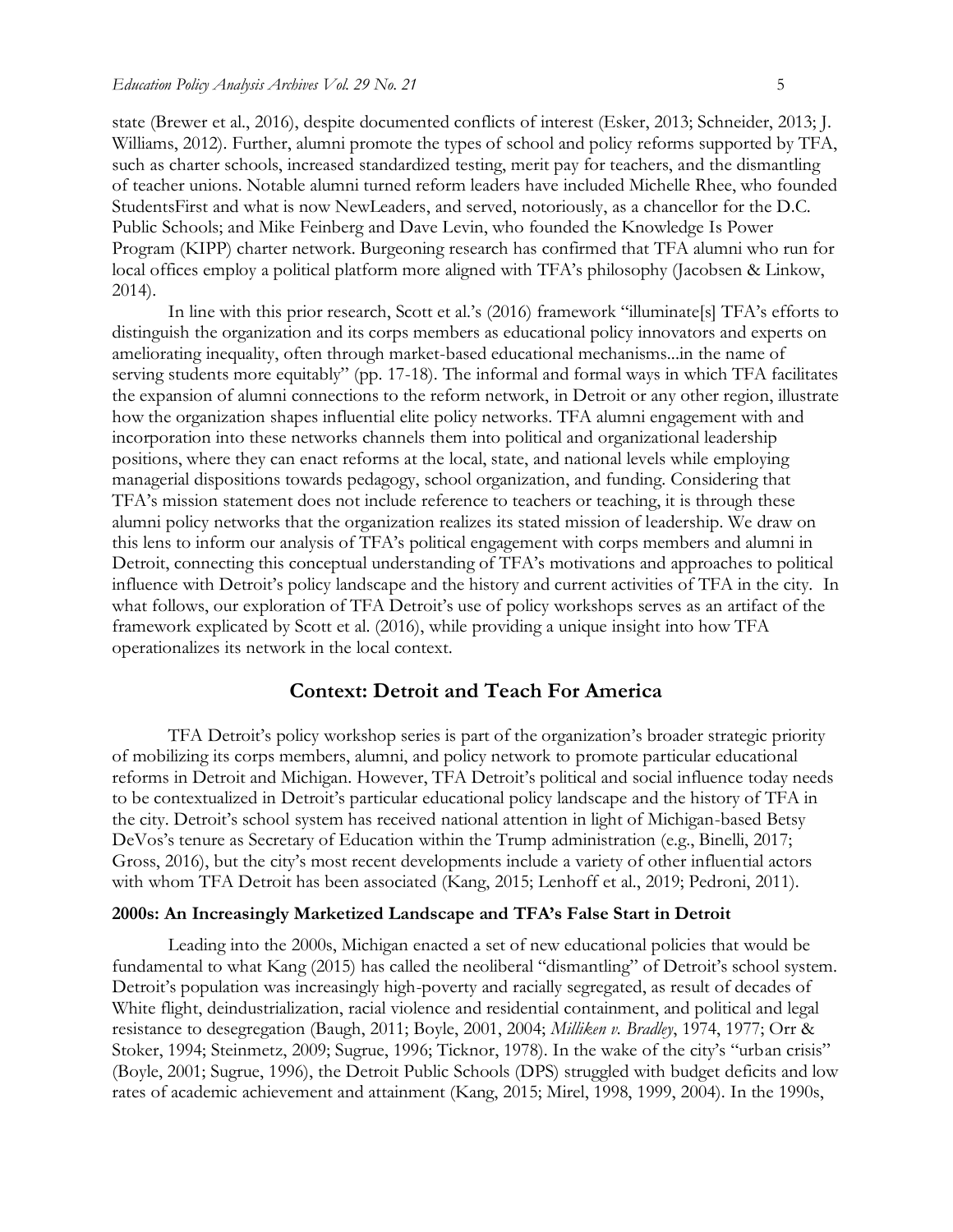Republican Governor John Engler proposed a sweeping overhaul of Michigan's school finance and governance that included a per-pupil funding formula, a stronger state role in educational governance, and school choice mechanisms (Engler, 1993). In 1994, Michigan voters passed Proposition A, which established per-pupil funding on the basis of a state sales tax rather than local property taxes (Vergari, 1995); and state lawmakers passed one of the nation's earliest charter school laws (Goenner, 2011; Kang, 2015). In 1996, the state established policies giving local school boards the discretion to allow intra-district choice as well as to open their districts to inter-district choice (Pogodzinski et al., 2018). Engler also proposed mayoral control over Detroit's schools, and passed legislation that suspended DPS' elected school board for a five-year term starting in 2000. Detroit's mayor and a governor-appointed official appointed a "reform board," who hired a new school "CEO" to run the district (Kang, 2015, pp. 116-117).

Over the five years of mayoral control of DPS, the consequences of state educational finance and school choice reforms for Detroit became clear. At the turn of the century, about a third of the state's charter schools were located in Detroit, and DPS had slowly begun to lose students (Grover & van der Velde, 2016). Between the 2000-01 and 2005-06 school years, DPS enrollment fell by 20%—a loss of over 30,000 students (Detroit Public Schools, 2007). This decline far outpaced the rate of population loss in the city (Citizens Research Council of Michigan, 2016), reflecting the increasingly predatory role of charters (Green et al., 2019) and traditional public school districts in the metro Detroit area. Losing per-pupil funding along with its declining enrollment, DPS fell to a nearly \$200 million deficit (Kang, 2015). As a result, Detroit saw its first wave of DPS school closings, and a layoff of nearly half of DPS teachers (Kang, 2015).

It was during mayoral control that TFA brought corps members to Detroit for the first time. Yet, one year after placing 37 corps members for the 2002-03 school year, TFA ended its operations in Detroit (Huston, 2010; Resmovits, 2011). TFA Detroit's abrupt end was the result of a combination of organizational problems, political pressure, and a rapidly changing educational landscape. Teacher placement was a central issue (Berliant, 2010). At the time, TFA only placed its teachers in DPS (Resmovits, 2011), despite the fact that the district had no teacher shortages. To the contrary, the district was firing teachers as it closed schools and lost students (Kang, 2015). It is important to note that the pattern of displacing veteran and traditionally certified teachers in order to accommodate the hiring of TFA corps members is part of a larger, national pattern (Brewer et al., 2016). The Detroit Federation of Teachers, DPS's teacher's union, also strongly opposed the presence of TFA; and TFA seems to have struggled to maintain its relationship with Marygrove College, and later Wayne State University, with whom it had partnered to provide its teachers with alternative teaching certifications (Berliant, 2010; Resmovits, 2011). While this first attempt to establish a presence in Detroit failed, TFA would return to the city at the start of the next decade, under more favorable circumstances for the organization.

### **2010s: Neoliberal Policy Agendas and TFA's Return to Detroit**

After mayoral control ended, DPS's financial debt continued to grow, setting the stage for more state intervention and a host of neoliberal reforms. Indeed, President Obama's former Secretary of Education Arne Duncan would describe Detroit in the 2010s as "ground zero for education in this country" (Murray, 2011). Between 2005 and 2008, the district's deficit had grown to \$400 million, and Democratic Governor Jennifer Granholm responded by declaring DPS in a state of financial emergency. In 2009, Governor Granholm used the state's "emergency manager" law (Hakala, 2016) to appoint Robert Bobb, a graduate of the educational reform-oriented Broad Foundation's leadership academy and career supporter of charter schools and privatization, as DPS's emergency financial manager (Jehlen, 2012; Pedroni, 2011). Bobb turned to marketing strategies to boost enrollment; and, overstepping his mandate as a financial manager, used his authority to sign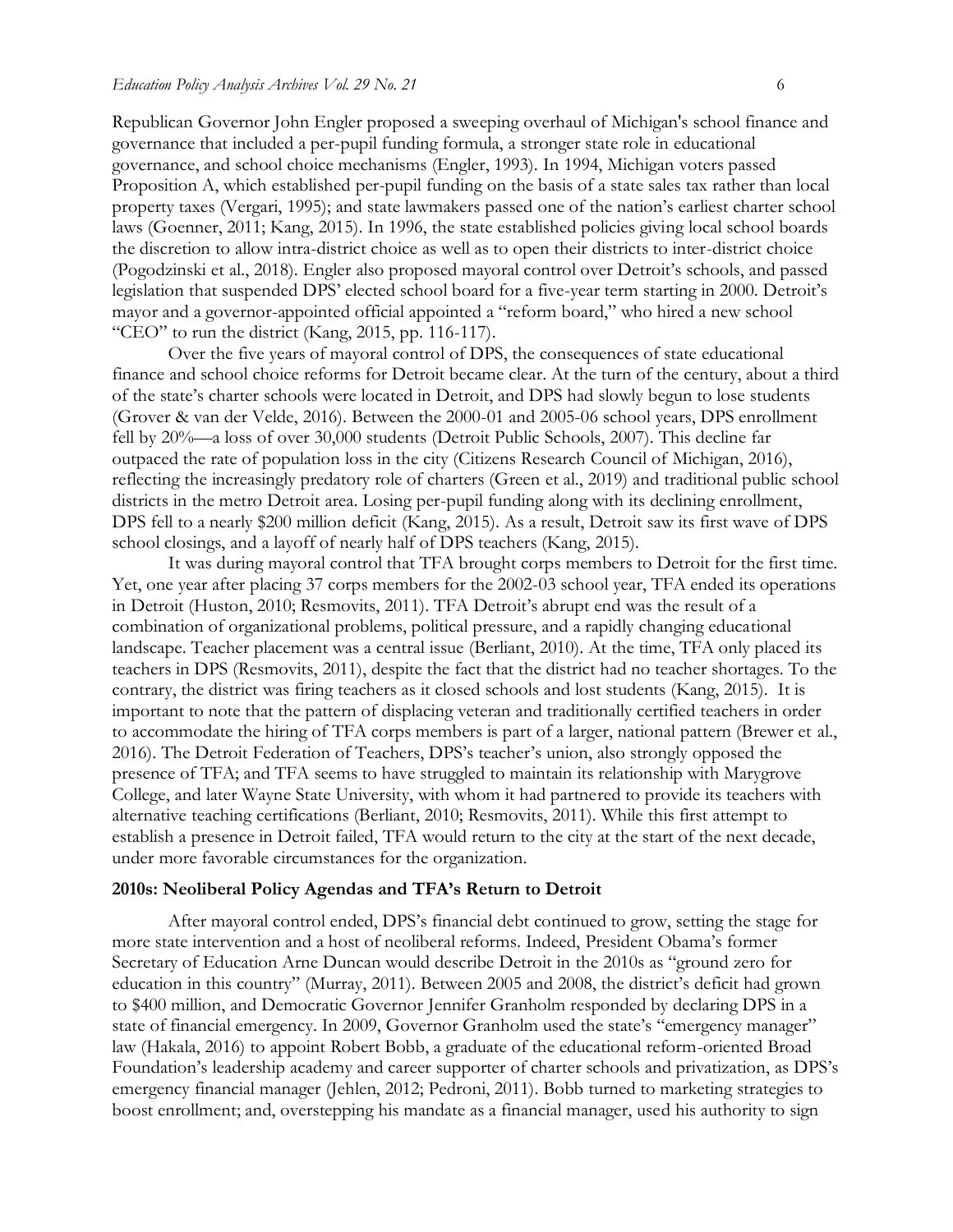contracts with educational management organizations to run some of the district's lowestperforming schools and enact a host of other academic reforms (Kang, 2015).

At the same time in Detroit, a group of policy elites spanning education (including Bobb), government, and business lent their support to Excellent Schools Detroit, a new educational reform organization established by a coalition of regional philanthropies. With the release of their report *Taking Ownership*, Excellent Schools Detroit (2010) laid out an agenda for neoliberal and managerial urban education reform: creating a "report card" to hold schools "accountable" and help parents "become 'smarter shoppers'", moving to mayoral control and a "portfolio" model of school governance, closing "failing" schools or replacing them through school turn around initiatives including a "Detroit Reform School District to manage the city's lowest-performing schools"—and establishing alternative teacher programs such as TFA (pp. 9-12; see also Pedroni, 2011).

Importantly, these developments unfolded in the wake of Detroit's continuing economic distress and austerity urbanism (Desan, 2014; Peck & Whiteside, 2016). Detroit was already "in serious fiscal trouble prior to the [2008] financial crisis" (McDonald, 2014, p. 3315). Its population and income levels continued to decline, translating to declining tax revenues; and austerity measures at the state and federal levels meant less financial support for the city. Black Detroiters, in particular, disproportionately held subprime and high-cost home loans (Sugrue, 2014), and residents suffered from a spike in mortgage and tax foreclosures (Akers & Seymour, 2018). The city government proposed "downsizing" the city by moving residents out of low-density areas, to decrease the cost of providing municipal services and free up land for new capital investment (Clement & Kanai, 2015; Pedroni, 2011). At the same time, Bobb proposed closing nearly half of DPS's remaining schools after more than 100 DPS schools had already closed since 2004 (Bobb, 2010; Kang, 2015). All of these developments reflected an increasing alignment of neoliberal urbanism and educational policy in Detroit, and were fueled in part by a more active philanthropic sector seeking to influence urban planning and educational policy in the city (Pedroni, 2011; Reckhow et al., 2020; Thomson, 2019).

These were the circumstances in which TFA returned to Detroit. While few of Excellent Schools Detroit's policy recommendations were taken up, the reestablishment of TFA in Detroit represented one of its successes (Lenhoff et al., 2019). TFA Detroit was primarily funded by a \$1.5 million grant from the Skillman Foundation—a Detroit-based foundation at the center of the Excellent Schools Detroit coalition—along with a \$1 million grant from the Broad Foundation (Walsh, 2010). In addition to its financial and political support from the Excellent Schools Detroit coalition, the organization was returning under more favorable circumstances than during its first attempt. An increasing number of Detroit students were enrolling in charter schools (Grover & van der Velde, 2016), and TFA has both supported and benefitted from a growing charter school sector across the country (Waldman, 2019). The large majority of TFA Detroit corps members in the inaugural 2010-11 cohort were placed in charters (Schultz, 2010). Further, the Detroit Federation of Teachers—a source of opposition to the organization in 2002 (Resmovits, 2011)—was weakened by the powers of the DPS emergency manager, which were bolstered by Republican Governor Rick Snyder near the beginning of his first term in 2011 (Bowman, 2013; Hakala, 2016; Landon, 2011). This time around, TFA substantially increased its footprint, placing almost three times as many corps members in its 2010 cohort than it did in 2002, with plans to increase to over 200 new corps members per year (Resmovits, 2011). In addition to placements in charter schools and DPS under emergency management, the formation of the state-run Education Achievement Authority and takeover of fifteen Detroit schools (Guyette, 2014) provided TFA Detroit with an avenue for growing its corps, and increasing its revenue via teacher placement fees (Brewer et al., 2016). In the state-run district's first school year, 27% of its teachers were TFA corps members (Mason & Reckhow, 2017).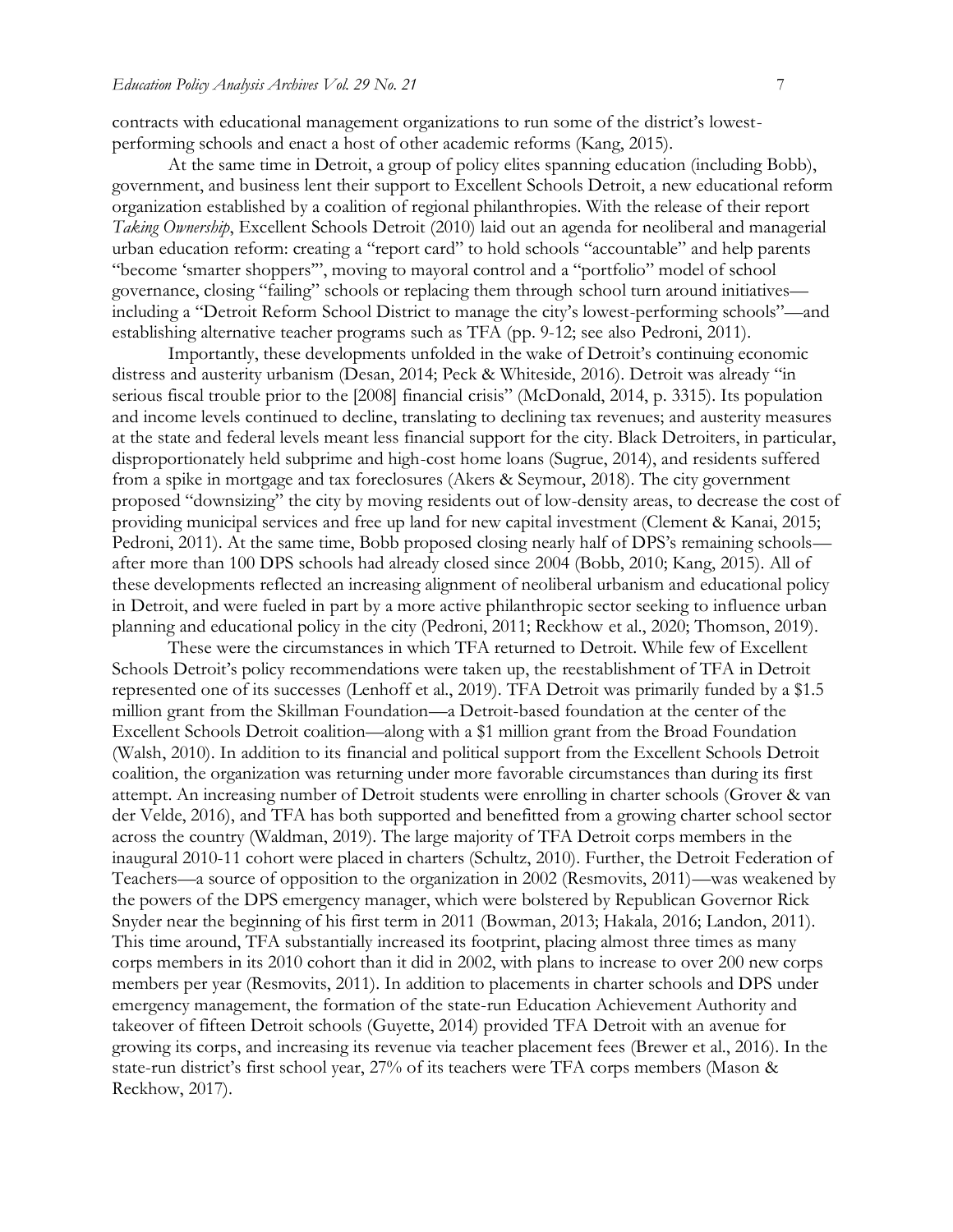#### **Recent Developments in Detroit's Educational Landscape**

Detroit's educational politics began to shift in response to the increasing neoliberalization of its educational landscape. Central to its changing politics was growing resistance to state takeover and the suspension of democratically-elected Detroit governing bodies (Bosman & Davey, 2016). By 2014, Detroit was under state control through three different channels. In addition to the Education Achievement Authority, an emergency financial manager for the city was nearing the end of his term as Detroit dealt with bankruptcy (Davey, 2013); and, DPS remained under emergency management despite its falling enrollment, worsening financial situation, and persistently low test scores under the state's control (Allen Law Group, 2019). Resistance to the state-run Education Achievement Authority was bolstered by teachers, journalists, researchers, and activists who began to vividly describe poor educational conditions and expose a host of issues, including the state-run district's contract with a for-profit educational software company and declines in test scores, student enrollment, and teacher retention (Guyette, 2014; Kang, 2015; Khalifa et al., 2015; Mason & Arsen, 2014). These anti-emergency management sentiments only grew as evidence of dangerous amounts of lead in Flint, Michigan's water supply—the result of a decision by a state-appointed emergency financial manager who previously oversaw DPS—garnered statewide and national attention (Kennedy, 2016).

During this period, the Skillman Foundation and other supporters of the Excellent Schools Detroit coalition worked to assemble the Coalition for the Future of Detroit Schoolchildren (CFDS). In the context of the rising opposition to state takeover and emergency management, CFDS released a set of policy proposals that were formulated from a "better us than them" perspective (Lenhoff et al., 2019, p. 11), such as restoring DPS's elected board, having the state assume responsibility for DPS's debt, and taking steps to return Education Achievement Authority schools back to DPS (Coalition for the Future of Detroit Schoolchildren, n.d.). These recommendations represented a "triage" phase for Detroit schools that would be followed by a "transition" to a mayoral portfolio management model and city-wide systems for data, enrollment management, teacher recruitment and leadership development, and school transportation reflecting the governance vision of the original Excellent Schools Detroit coalition. Finally, with those conditions in place, a "transformation" of the schools would follow (Lenhoff et al., 2019).

The announcement in 2016 that DPS would be bankrupt by the end of the 2015-16 school year (Golshan, 2016) served as a catalyst for a set of abrupt policy changes. As lawmakers weighed legislative interventions, CFDS's vision for Detroit school governance became a central point of contention. CFDS lobbied for a bill that included not only a financial solution for DPS, but also a governance framework for mayoral control—the Detroit Education Commission. The state senate included the Detroit Education Commission in its legislative package, and the DeVos family and other politically-aligned groups who opposed the Detroit Education Commission lobbied against the state senate bill (Mauger, n.d.). Ultimately, lawmakers passed the state house's version of the bill, which did not include the Detroit Education Commission. The legislation provided \$617 million in funding and separated DPS into two entities: an "old" DPS to pay off the district's debt and the "new" Detroit Public Schools Community District (DPSCD) to run Detroit's public schools (Gray, 2016). DPSCD would be run by an elected school board (Zaniewski, 2017) and the Education Achievement Authority would close and return its schools to DPSCD (Higgins, 2017), but mayoral control would not come to fruition (Levin, 2018).

#### **TFA and Detroit Today**

In 2018, TFA hired Armen Hratchian, a former leader of Excellent Schools Detroit, as the new executive director of TFA Detroit (Clifford, 2018). TFA Detroit has increased its focus on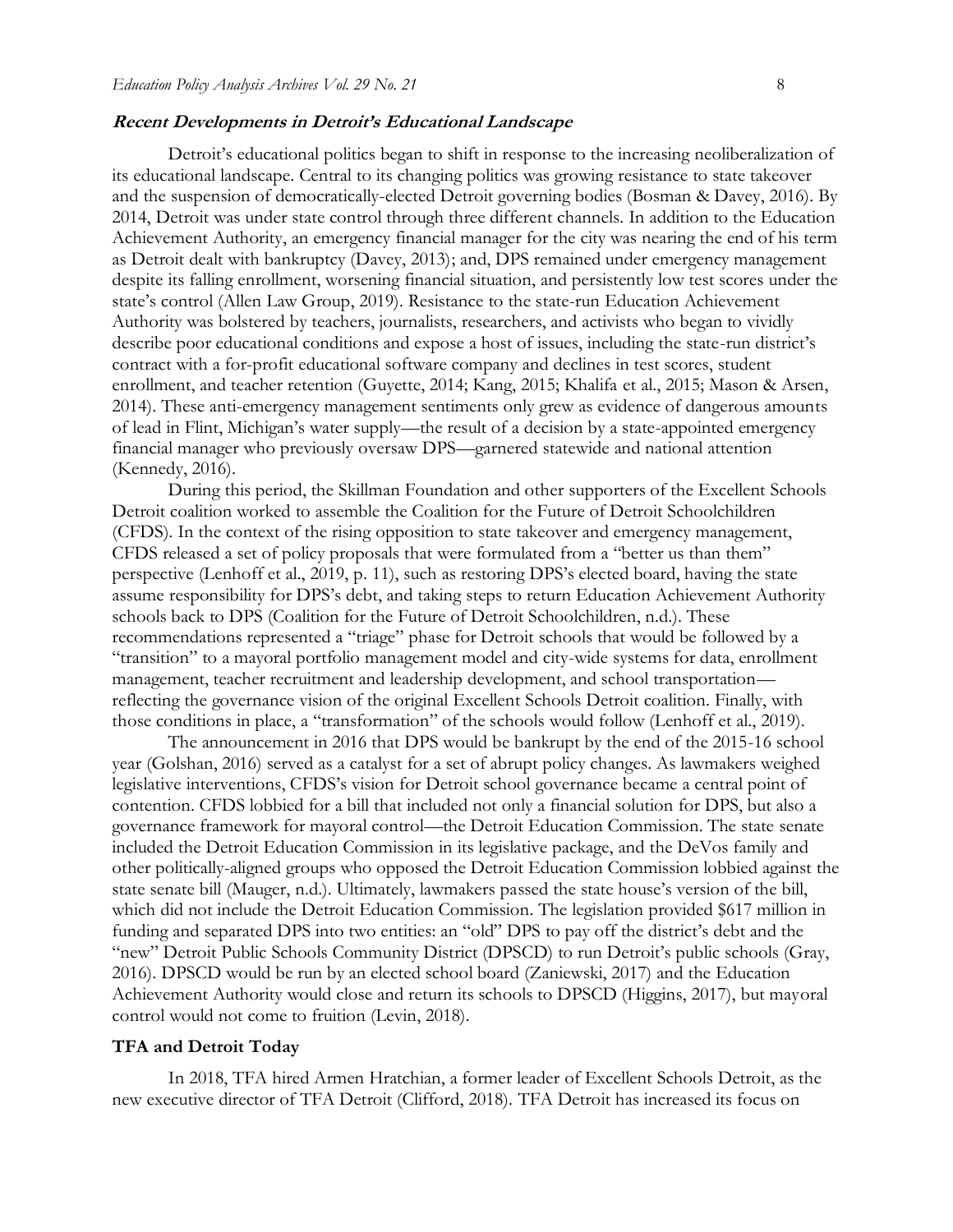alumni, including multiple teacher and school leader fellowships for alumni (field notes, 12/18/19), as well as the policy workshops examined in this study. TFA Detroit also established its own summer training Institute in the city, and turned to alumni in the area to manage the program (Harris, 2019). While its focus on the nearly 800 alumni in the metro Detroit area (Teach For America, n.d.) has grown, TFA Detroit has significantly decreased its number of active corps members. In the 2019-20 school year, Detroit saw only 33 new TFA teachers (Harris, 2019), more closely resembling the size of its corps during its first entry to Detroit than the large number of corps members that it placed throughout the city in the early 2010s.

Especially as Detroit has seen signs of new economic development (Burton et al., 2020; Detroit Future City, 2019) and a slowing rate of population decline (Aguilar, 2020), political, business, and educational leaders in the city have emphasized the importance of school quality for Detroit's economic future (Higgins, 2018; Thibodeau, 2016). Towards their view of educational quality, many educational policy actors remain committed to portfolio management-style governance reform in order to centralize A-F school ratings, enrollment and data systems, and decisions about school openings and closings (Lenhoff et al., 2019; Levin, 2018). Reformers are also concerned about Michigan's looming teacher shortage, which is a considerable problem in Detroit (Higgins, 2019; Teach 313, n.d.); and want to create pipelines for educational leadership (Detroit Children's Fund, n.d.). Finally, in light of a lack of outside funding support from national philanthropies (Einhron, 2016), many are concerned with insufficient state funding, especially for charters (e.g., Launch Michigan, n.d.; National Alliance for Public Charter Schools, 2020). With this constellation of political dynamics and policy goals emerging, TFA Detroit launched its policy workshop series to engage alumni politically.

### **Data and Methodology**

The authors, here, are themselves former TFA corps members. One (Jeremy) taught in the Detroit Public Schools from 2014-15 (when he was a corps member) through 2017-18 and is now a graduate student in Detroit. As an alumnus, he was invited to attend TFA Detroit's workshops as an audience member, where he acted as a participant observer (Spradley, 1980). The other (Jameson) is a traditionally-certified educator who taught in the Atlanta Public Schools as a corps member from 2010-12, and is now a professor who has done research and written about TFA. Together, the authors conceptualized this descriptive case study as an opportunity to examine the particular strategies that TFA used to engage its alumni politically and mobilize them in support of goals shared by members of its policy network. While we conceived of the study as an intrinsic case study (Stake, 1995), in that we were interested in the specifics of TFA's alumni engagement efforts in Detroit, we also believe our findings are suggestive of the general approach that TFA uses in its alumni engagement to position itself to influence educational reforms.

### **Data Collection**

Data for this study were collected over the course of five events: one alumni convening hosted by TFA Detroit in December 2019, where the policy workshops were announced; the three policy workshop sessions; and one meeting of alumni after the workshop sessions in a working group meant to discuss further political action (Table 1). TFA alumni and active corps members in the metropolitan Detroit area received direct invitations, and the events were later advertised through the organization's social media channels. Other planned events, such as a capstone to the policy workshops and other alumni working group meetings, were cancelled in response to COVID-19.

Table 1 provides an overview of the data sources. As a participant observer, Jeremy took extensive, transcription-style field notes. He recorded all comments and questions from the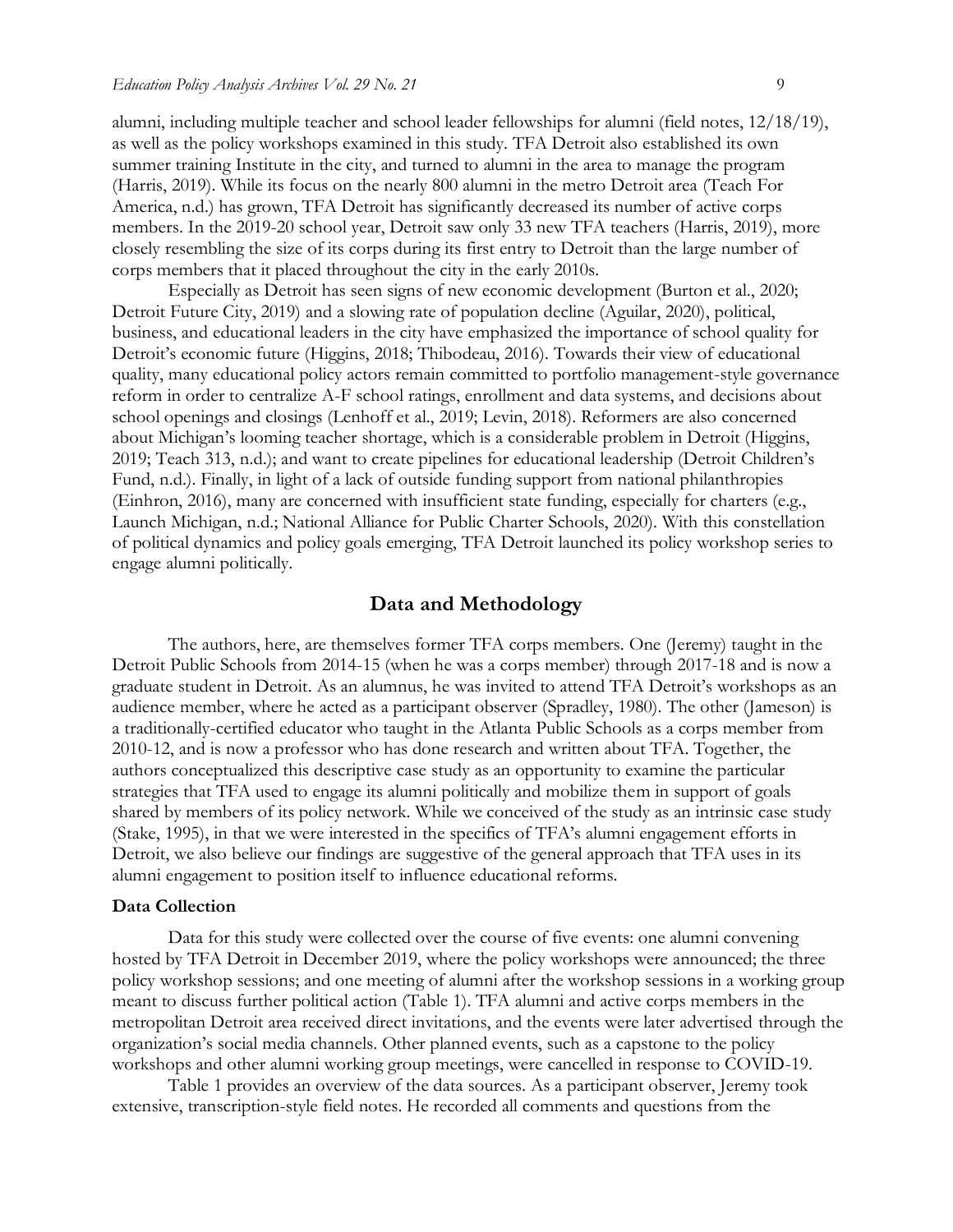presentations and discussions among panelists and between panelists and the audience, and catalogued lists of the featured presenters, panelists, and supporting organizations. He also kept copies of handouts shared physically, which included documents outlining TFA Detroit's strategic direction and promotional materials for the policy workshop series and other alumni engagement efforts; and documents and presentations shared virtually, including biographies of the featured panelists and presenters, and PowerPoint presentations that were used at the workshops. Finally, he catalogued surveys that were sent out by TFA Detroit related to its alumni engagement work, including formative and summative assessments of the workshop series by alumni who attended.

### **Table 1**

*Overview of Data Sources*

|                                 | Field<br><b>Notes</b> | Promotional<br>Materials (e.g., invitation<br>emails, event descriptions) | <b>Workshop Materials</b><br>(e.g., participant bios,<br>presentations, readings) | Surveys sent to<br><b>TFA Alumni</b> |
|---------------------------------|-----------------------|---------------------------------------------------------------------------|-----------------------------------------------------------------------------------|--------------------------------------|
| Alumni Event                    |                       | 1                                                                         |                                                                                   |                                      |
| Pre-Workshop<br>Communications  |                       | 1                                                                         |                                                                                   |                                      |
| Workshop 1                      |                       | 2                                                                         | 3                                                                                 |                                      |
| Workshop 2                      |                       | 1                                                                         | 3                                                                                 |                                      |
| Workshop 3                      |                       | 1                                                                         | 3                                                                                 |                                      |
| Capstone Event*                 | $\sqrt{}$             | $\overline{2}$                                                            | 1                                                                                 |                                      |
| Alumni Working<br>Group         | $\sqrt{ }$            | 1                                                                         |                                                                                   | 1                                    |
| Post-Workshop<br>Communications |                       |                                                                           |                                                                                   | 1                                    |

\*While the capstone event was cancelled, the author took detailed notes from a conversation with a planned featured participant on the plans and goals for the event. The participant also shared a document outlining the event schedule, and the authors documented promotional communication about the event before its cancellation.

### **Data Analysis**

Our analysis proceeded in two phases. First, we conducted a social network analysis (Borgatti, 2002; Borgatti et al., 2013) to examine how the organization drew on members of its policy network to influence and engage alumni. All featured participants at the workshops—which we defined as organizers, presenters, moderators, and panelists—were included in the social network analysis. We used the biographies of these individuals provided by TFA Detroit and conducted additional internet searches to identify organizations with which they are or have been affiliated, and then mapped relationships between them. After mapping the relationships between the individuals and their affiliated organizations, we adjusted the size of nodes to demonstrate their centrality (based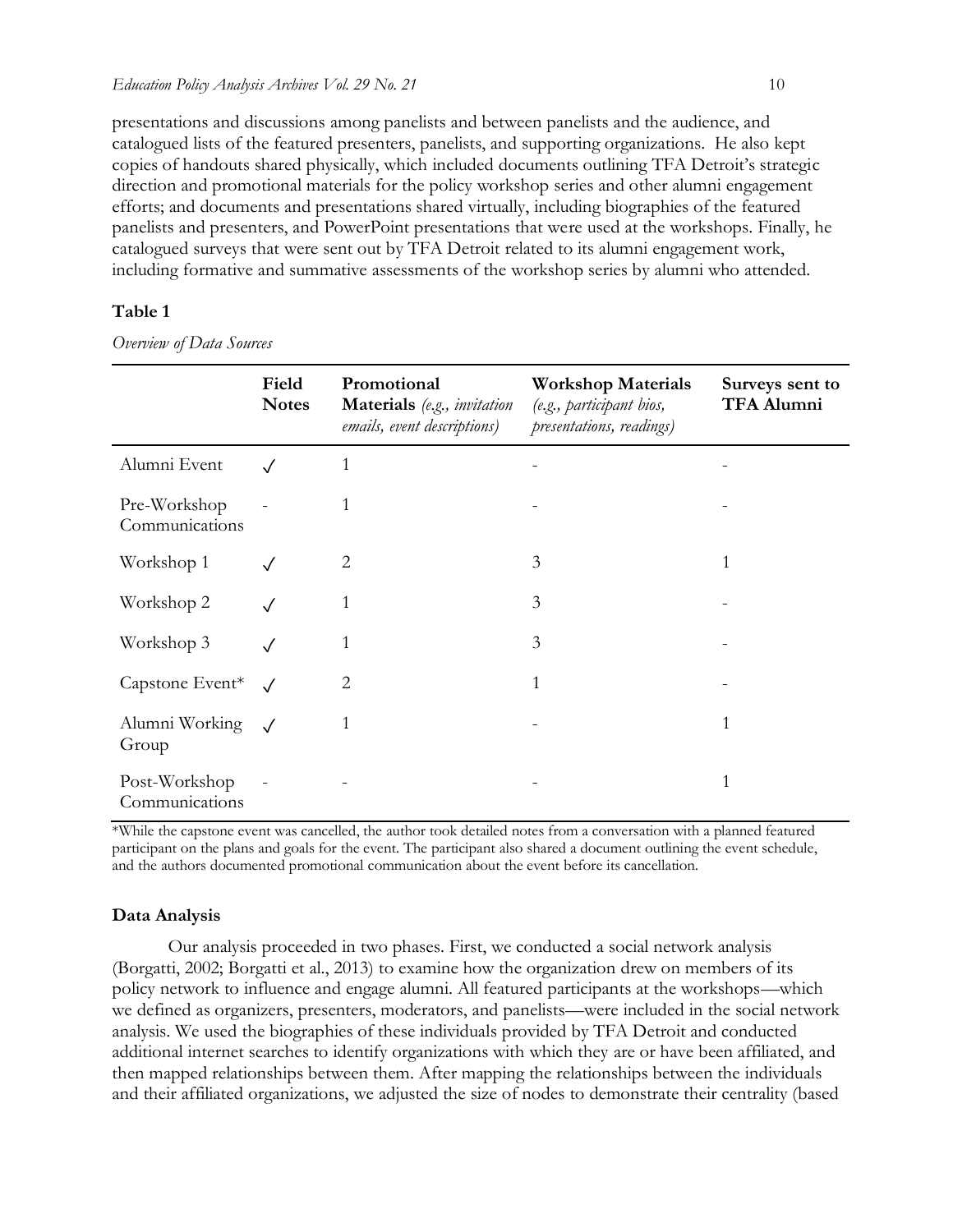on their eigenvector measure; see Appendix A). We then identified four Detroit- and Michiganbased political campaigns and coalitions related to the issues discussed at the policy workshops, and mapped participatory and coalitional relationships between those campaigns and coalitions and the key individuals and organizations featured in the policy workshops.

Second, we analyzed the field notes and additional data sources thematically (Nowell et al., 2017), to highlight how TFA Detroit organized and framed the event, selected and framed the policy topics, and depicted TFA corps member and alumni opportunities for political engagement. Figure 1 shows the code tree for our thematic analysis. Following Nowell et al. (2017), we started by reading and initially coding the field notes and accompanying documents, and engaging in a series of peer debriefing sessions and returning to the research literature on TFA in order to clarify our initial reading. While the field notes provided the foundation of our data for analysis, we sought to triangulate emerging themes by looking for corresponding evidence in the promotional materials, workshop materials, and surveys, and even in relation to the patterns of the social network analysis. We sorted our initial codes into categories, and from those categories, we distilled three themes. Finally, we deductively re-coded the field notes and accompanying documents based on those themes, to capture additional data.

### **Figure 1**

*Code Tree for Thematic Analysis*



### **Limitations**

The study is limited in that it does not confirm whether the efforts detailed here translated into actual changes in disposition or beliefs on the part of alumni, nor does it identify new political behaviors or forms of involvement in educational politics by alumni as a result of the workshops. It is further limited in that it does not include interview data directly from the organizers of the workshop, featured participants, or attendees to understand their explicit goals and motivations.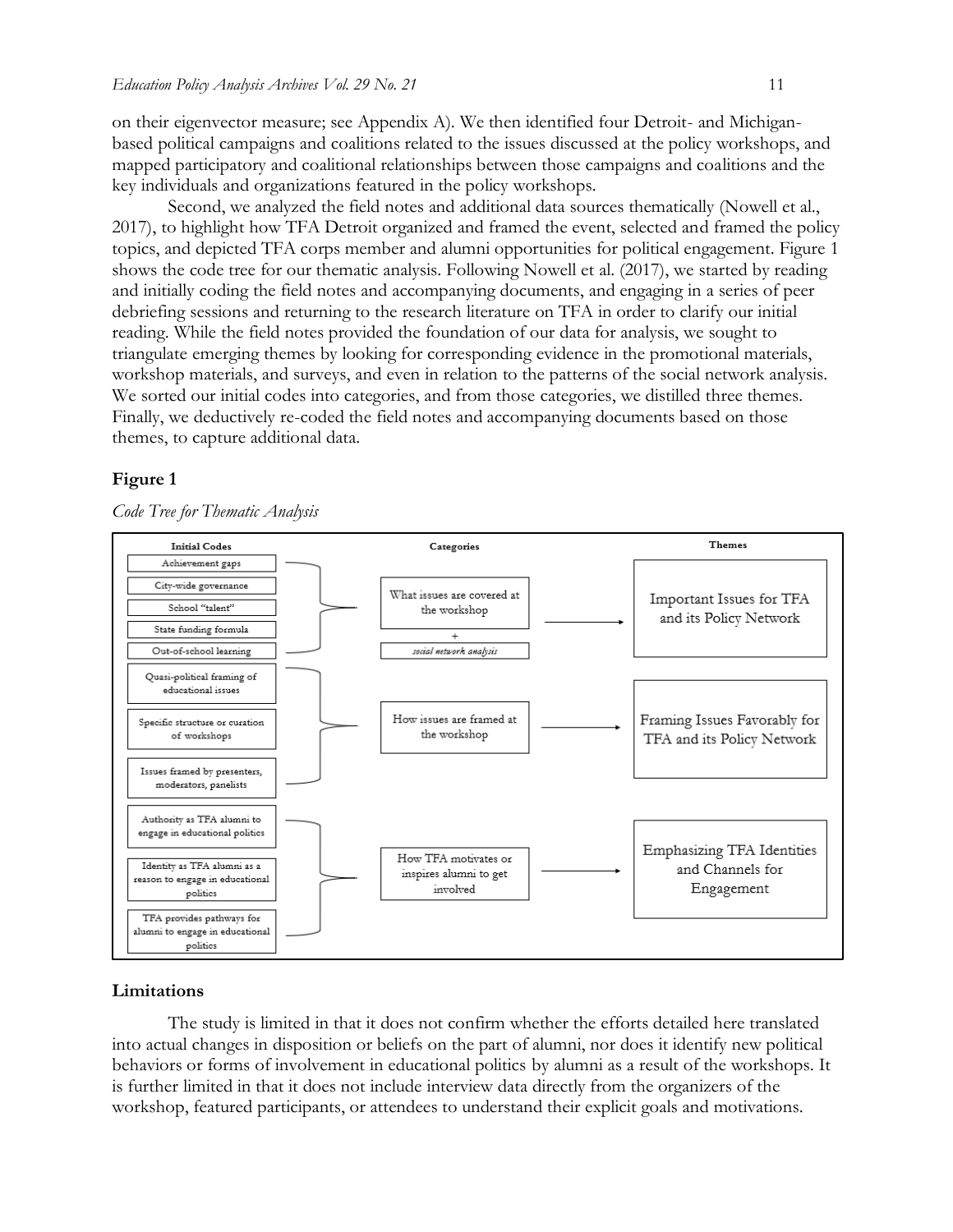Likewise, it does not connect this workshop with other alumni engagement initiatives in Detroit or with similar events by TFA in other places. Still, by carefully documenting the proceedings of TFA Detroit's policy workshop series, the study contributes new evidence of the mechanisms through which TFA aims to influence the political actions or beliefs of its alumni.

### **Findings**

One of TFA Detroit's stated strategic priorities is to "connect and organize TFA's full network of leaders to...create the necessary city and state level conditions so that extraordinary learning can scale to all Detroit and Michigan children" (promotional materials, 12/18/19). Its policy workshop series was intended to support that effort. In written materials distributed to alumni, TFA Detroit explained that the workshops would provide "the TFA network [in Detroit and Michigan] with the foundational knowledge needed to effectively engage in local and state systems-level policy" (promotional materials, 12/18/19). Before each event, TFA Detroit sent registered attendees Detroit- or Michigan-specific background readings. Hosted in the Skillman Foundation's offices, each event featured an hour-long presentation on the topic of the evening, followed by a panel discussion featuring three representatives from educational organizations and a moderator to ask questions.

The proceedings of the policy workshop series, and the relationships between the individuals and organizations involved, offer evidence of the way TFA seeks to influence its alumni's disposition towards and engagement in support of particular reforms and policies. The decisions that TFA Detroit made about how to design the workshop, including what topics to cover and who to invite as featured participants, as well as the workshop organizers' efforts to manage the event and evaluate its success, provide a window into how TFA uses alumni engagement to support its goals as a neoliberal political and social organization (Scott et al., 2016).

We identified three salient themes in the design and execution of TFA Detroit's policy workshops. First, the workshops focused explicitly on educational issues at the center of ongoing political efforts by TFA Detroit and key members of its local and state policy network—in particular, the Skillman Foundation. Second, the policy workshop issues were framed and curated in ways that aligned with TFA and its policy network's outlook on educational policy, and it embraced a quasi-political perspective that reinforced particular views on education reform. Third, TFA emphasized to audience members throughout the policy workshops that their identities as TFA alumni should be the salient identities around which they organize for educational equity, and that TFA and its policy network offered the most effective avenue for influencing change. In combination, these themes show how TFA Detroit explicitly designed the workshop to support the educational reform agenda of its city and state policy network.

#### **Important Issues for TFA and its Policy Network**

TFA planned its workshops around issues that the Skillman Foundation and other members of its city and state policy networks are actively promoting through political coalitions and campaigns. The themes of the three workshops were: (1) Governance, Accountability & Performance; (2) Education Funding and Talent; and (3) Beyond the Classroom Walls. An objective of the policy workshops, according to TFA Detroit's post-workshop feedback survey, was to give alumni a "basic understanding" of these three topics (survey, 2/13/20).

The issues covered in these workshops are the central concerns of political coalitions and campaigns that TFA Detroit and the Skillman Foundation, as well as individuals and organizations featured in the policy workshop series, focus on currently. The CFDS, co-chaired by Skillman Foundation president Tonya Allen, had an intensive focus on governance reform (Lenhoff et al.,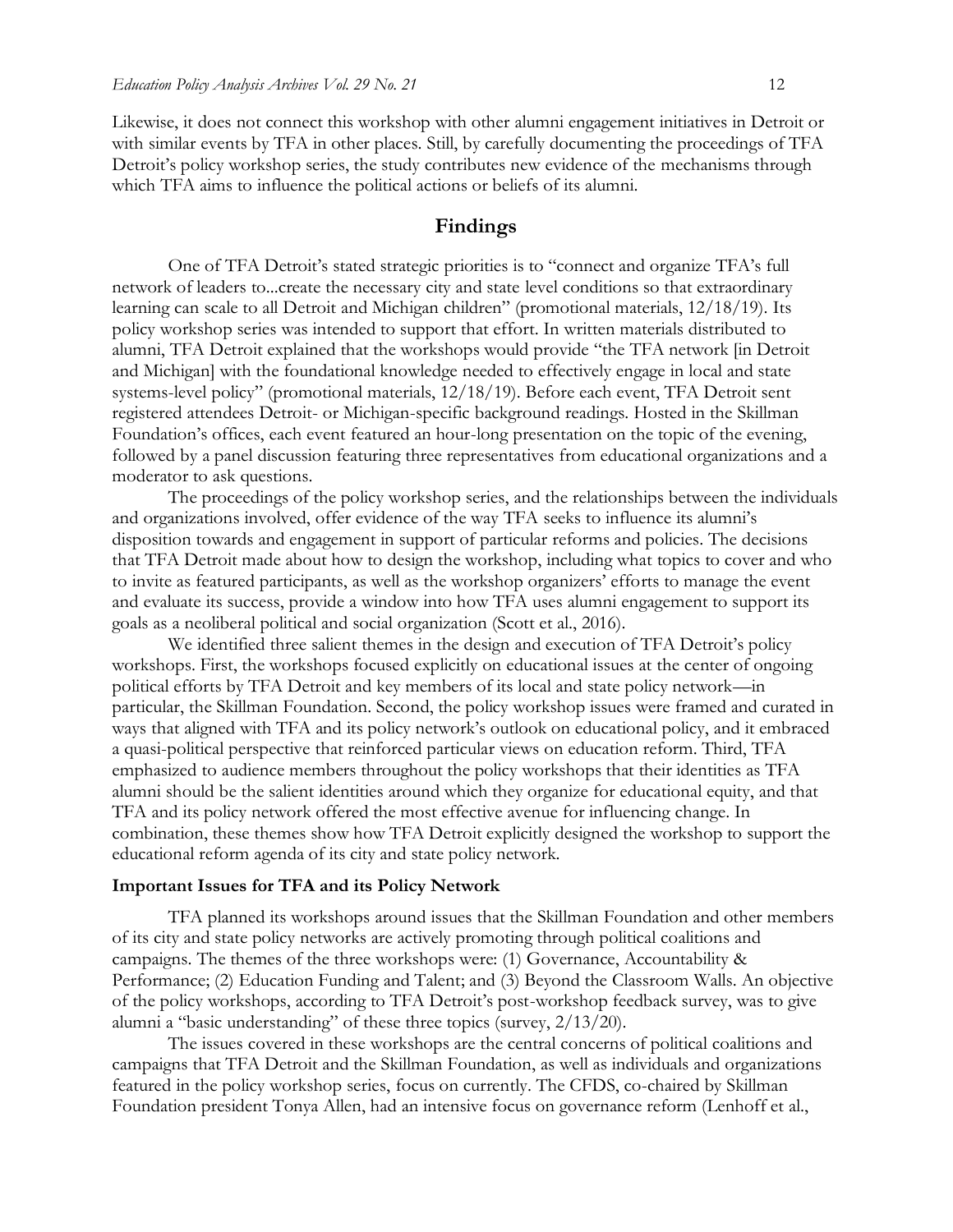2019). Launch Michigan, also co-chaired by Allen and with TFA Detroit as a supporting member, is pushing for an adjustment to state funding. Teach 313, a campaign to recruit teachers to Detroit public and charter schools, is co-funded by the Skillman Foundation and its offshoot, the Detroit Children's Fund, which also funds TFA Detroit as part of its focus on "a high-quality pipeline of teachers and leaders in Detroit" (Detroit Children's Fund, n.d.). Finally, the beyond-the-classroomwalls session was largely focused on out-of-school learning and enrichment opportunities. The session included explicit connections to the "Wayne County Wins!" campaign to approve a new county tax to fund afterschool and summer programs, co-led by the Skillman Foundation (Welch, 2019).

The social network analysis of featured participants points to the centrality of TFA Detroit and the Skillman Foundation. Figure 2 shows the organizational and funding affiliations between featured individual participants and their organizations. Table 2 lists and describes the affiliated organizations of the featured participants in the workshop series, as well as relevant policy coalitions and political campaigns described above. Many of the participants' affiliated organizations have received financial support from the Skillman Foundation as part of its investment in these issues, including the Midnight Golf program, the Brightmoor Alliance, the Hope Starts Here Early Childhood Partnership, the Detroit Parent Network, the New Teacher Project, the Education Trust - Midwest, and City Year Detroit, in addition to TFA Detroit. Not only are many participants directly connected to TFA Detroit as alumni or staff, or to the Skillman Foundation through funding relationships, but also several of the affiliated organizations are linked to the national educational reform network in which TFA has played a prominent role—namely the Education Trust, the New Teacher Project, and the Knowledge is Power Program (KIPP).

### **Figure 2**



*Social Network Analysis of TFA Detroit Policy Workshop Featured Participants*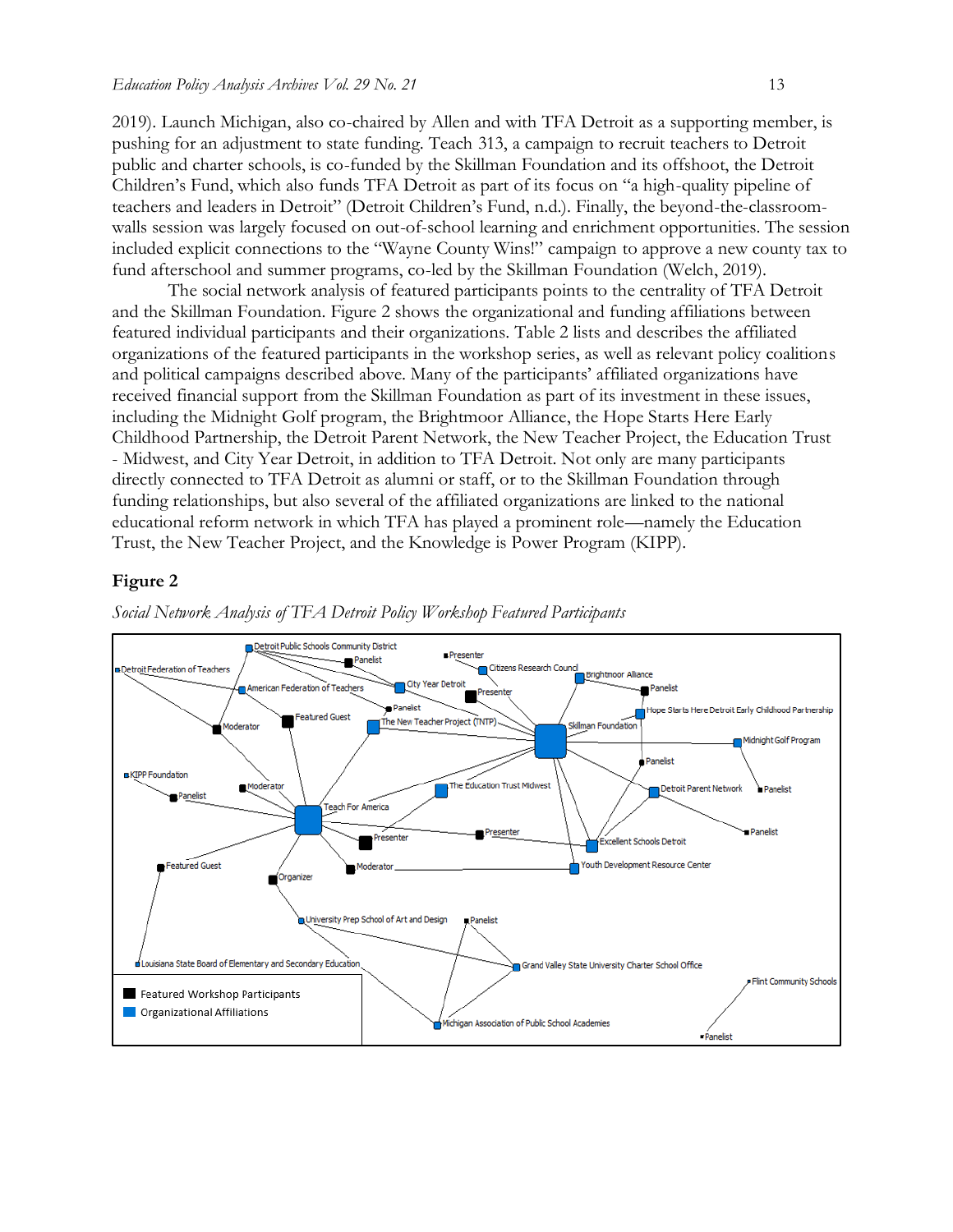# **Table 2**

*Organizations and Political Coalitions and Campaigns Affiliated with Featured Participants*

| Organizations                                                  | Description                                                                                                                                                                                                                                             |  |  |  |
|----------------------------------------------------------------|---------------------------------------------------------------------------------------------------------------------------------------------------------------------------------------------------------------------------------------------------------|--|--|--|
| Teach For America (TFA) Detroit                                | TFA's regional team in Detroit.                                                                                                                                                                                                                         |  |  |  |
| Skillman Foundation                                            | Regional philanthropy at the center of educational reform<br>initiatives in Detroit.                                                                                                                                                                    |  |  |  |
| <b>Excellent Schools Detroit</b>                               | Intermediary organization formed in 2010 that produced<br>annual school scorecards and other briefs to influence<br>educational reform in Detroit; supported by Skillman<br>Foundation and other regional philanthropies, ceased<br>operations in 2017. |  |  |  |
| Detroit Parent Network                                         | Network of families that provides resources for families and<br>mobilizes them to support educational reforms.                                                                                                                                          |  |  |  |
| Hope Starts Here Detroit Early Childhood<br>Partnership        | Campaign to promote and improve the quality of early<br>childhood education in Detroit.                                                                                                                                                                 |  |  |  |
| Youth Development Resource Center                              | Support organization for youth development in Detroit,<br>promoting out-of-school programs and providing technical<br>assistance to youth development organizations.                                                                                    |  |  |  |
| Brightmoor Alliance                                            | Network of community-based organizations serving families<br>in the Brightmoor neighborhood of Detroit.                                                                                                                                                 |  |  |  |
| Midnight Golf Program                                          | Out-of-school program focused on student character<br>development and college access.                                                                                                                                                                   |  |  |  |
| Citizen Research Council                                       | Nonpartisan, privately funded, and not-for-profit public<br>policy research group in Michigan.                                                                                                                                                          |  |  |  |
| Detroit Public Schools Community District<br>(DPSCD)           | Detroit's traditional public school district.                                                                                                                                                                                                           |  |  |  |
| Detroit Federation of Teachers                                 | DPSCD teacher's union.                                                                                                                                                                                                                                  |  |  |  |
| American Federation of Teachers                                | National teacher's union.                                                                                                                                                                                                                               |  |  |  |
| University Prep School of Art and Design                       | Detroit charter school.                                                                                                                                                                                                                                 |  |  |  |
| Louisiana State Board of Elementary and<br>Secondary Education | Governing entity for public schools in Louisiana.                                                                                                                                                                                                       |  |  |  |
| KIPP Foundation                                                | Foundation associated with Knowledge Is Power Program<br>(KIPP) charter schools, which promotes KIPP, trains<br>leaders for KIPP, and provides resources to KIPP schools.                                                                               |  |  |  |
| Grand Valley State University Charter School<br>Office         | The office at Grand Valley State University that oversees<br>charter schools authorized by the university.                                                                                                                                              |  |  |  |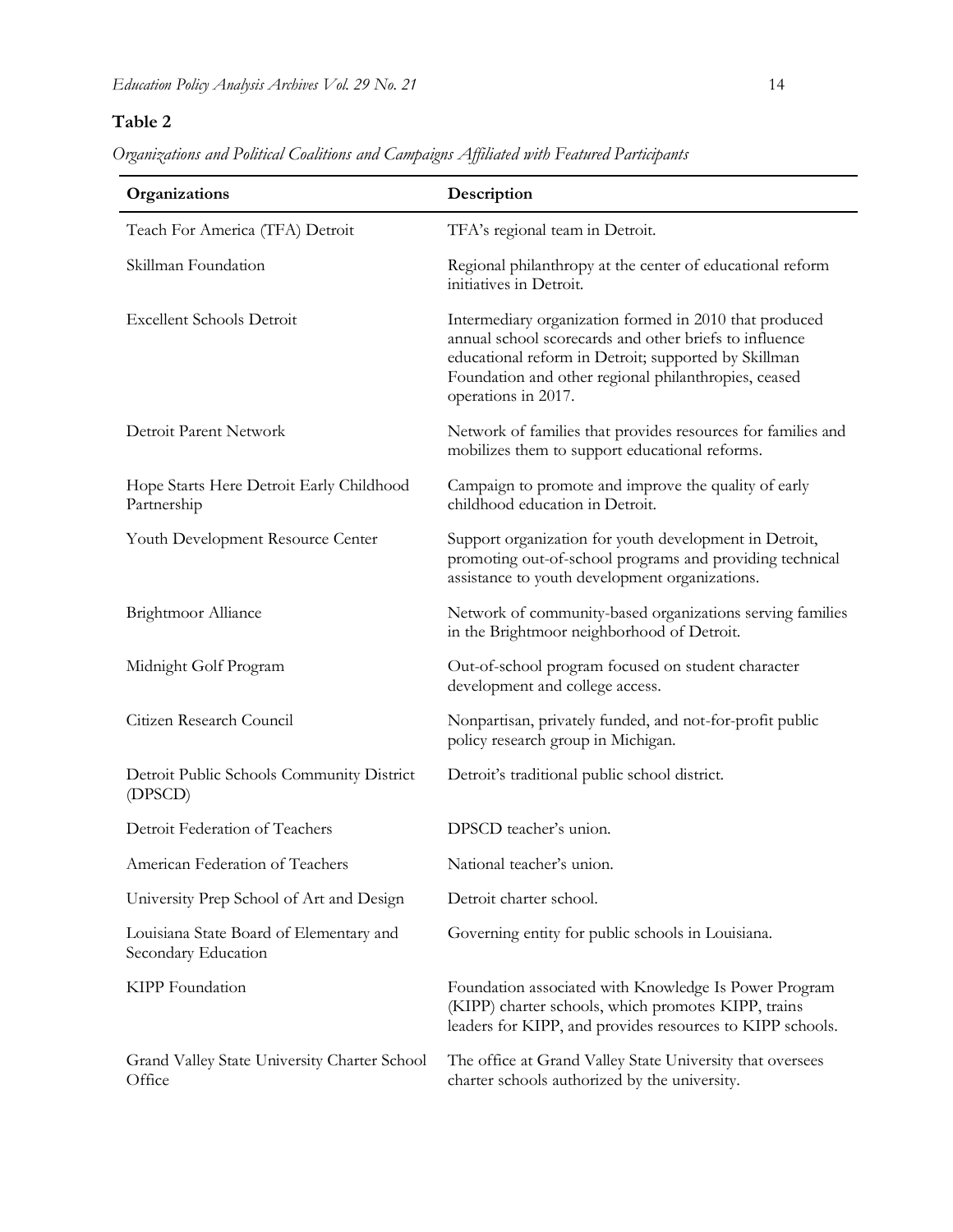### **Table 2 cont.**

| Organizations and Political Coalitions and Campaigns Affiliated with Featured Participants |  |  |  |  |
|--------------------------------------------------------------------------------------------|--|--|--|--|
|                                                                                            |  |  |  |  |

| Organizations                                         | Description                                                                                                                                                                                                              |
|-------------------------------------------------------|--------------------------------------------------------------------------------------------------------------------------------------------------------------------------------------------------------------------------|
| Michigan Association of Public School<br>Academies    | Association that promotes and provides support to charter<br>schools in Michigan.                                                                                                                                        |
| <b>Flint Community Schools</b>                        | The traditional public school district of Flint, Michigan.                                                                                                                                                               |
| <b>Political Coalitions and Campaigns</b>             | Description                                                                                                                                                                                                              |
| Coalition for the Future of Detroit<br>Schoolchildren | Detroit-based educational reform coalition that supported<br>many of the initial proposals of the Excellent Schools<br>Detroit Coalition; most active 2015-17                                                            |
| Launch Michigan                                       | Michigan-based educational reform coalition focused on a<br>new state funding formula, capacity building; school<br>supports, and accountability through the Michigan<br>Department of Education; improved data systems. |
| Teach 313                                             | A campaign to recruit teachers to work in Detroit public<br>and charter schools, headed by the Skillman Foundation and<br>the Detroit Children's Fund.                                                                   |
| Wayne County Wins!                                    | A campaign for additional state funding to support out-of-<br>school learning programs for Wayne County students.<br>(Detroit is located in Wayne County, Michigan.)                                                     |

The social network analysis also shows that many of the featured participants and their affiliated organizations have been involved in these political efforts (Figure 3). In particular, a significant number of the invited panelists and presenters served on "leadership teams" for the CFDS (Coalition for the Future of Detroit Schoolchildren, n.d.). Several others are affiliated with organizations directly involved in the Launch Michigan campaign. Taken together, these connections highlight the fact that members of TFA Detroit's local and national policy network, by supporting its alumni engagement efforts, were in turn supporting the preferred reforms of their own organizations.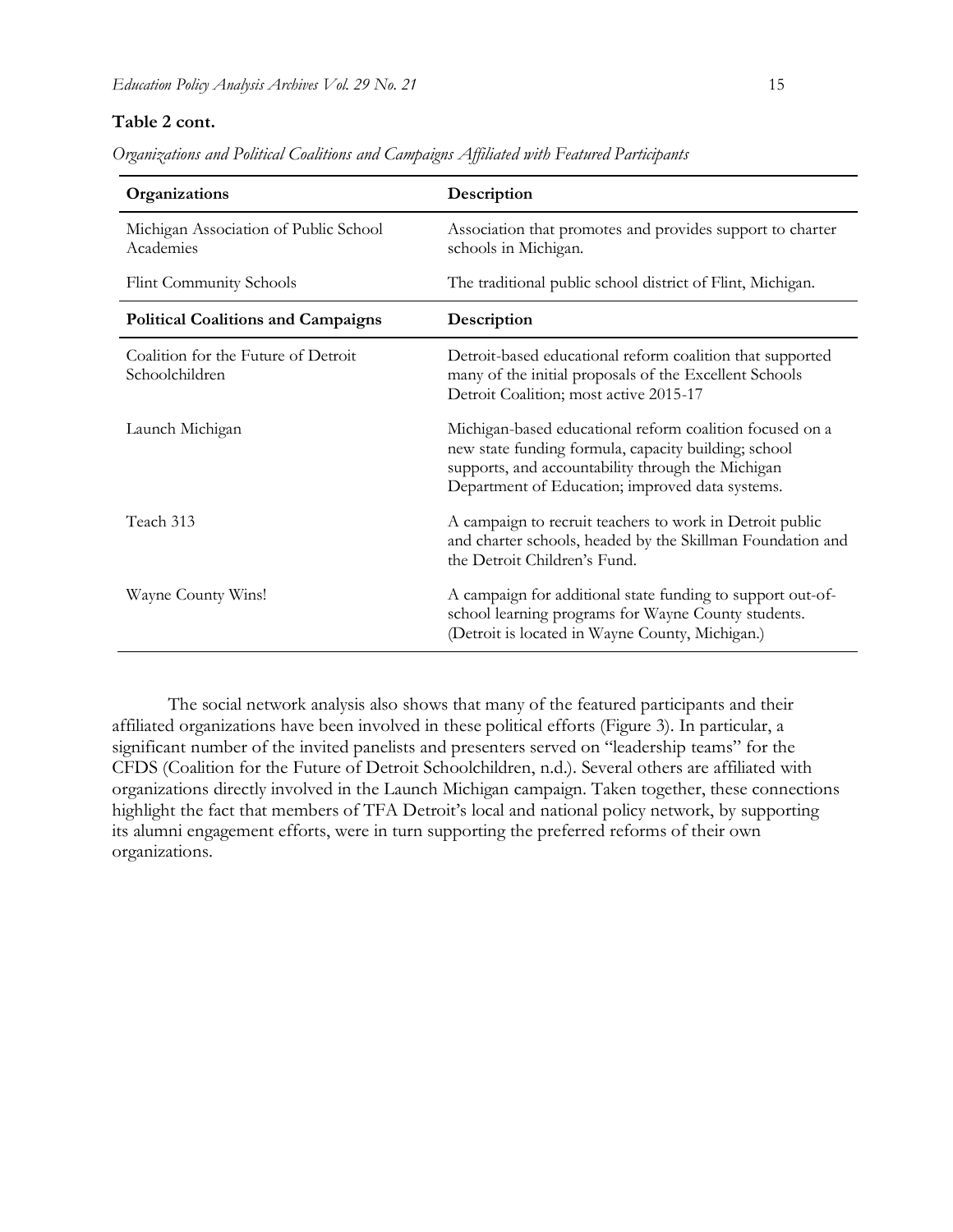### **Figure 3**



*Social Network Analysis with Political Coalitions and Campaigns*

### **Framing Issues Favorably for TFA and its Policy Network**

TFA Detroit structured and curated the policy workshops in a way that offered a quasipolitical presentation of issues, while avoiding or attenuating the normative and political dimensions of educational policy. Consequently, the policy workshops promoted an outlook on educational reform that aligned with TFA and its policy network.

From the start of the policy workshops, TFA Detroit's staff sought to neutralize critical views by maintaining strict parameters for discussion that would avoid topics that challenged TFA's normative viewpoint. As a leader of TFA Detroit stated at the first event,

What we realized is we want to activate and support our network to get into this work, and make sure we position you with a common fact base...It's not an ideological conversation...So: how are schools governed, how are they performing, what's talent and funding look like, and what's going on outside schools? They are all '101' sessions. (field notes, 1/15/20)

This emphasis on keeping things simple was used to avoid topics that threatened to undermine the reform narrative to which TFA Detroit is wedded. For example, when one audience member pointed to the concentration of charter schools in high-poverty and racially segregated cities, and asked when segregation would be addressed, a TFA-affiliated presenter responded, "There's a lot behind this but I wanna stay centered on [school governance arrangements] as the top layer of the onion." Likewise, an audience member commented that "there's an ideology behind charter schools that has a strong connection to how the policy has impacted particular cities like Detroit...that's a really important piece, the ideology and market-based argument." The presenter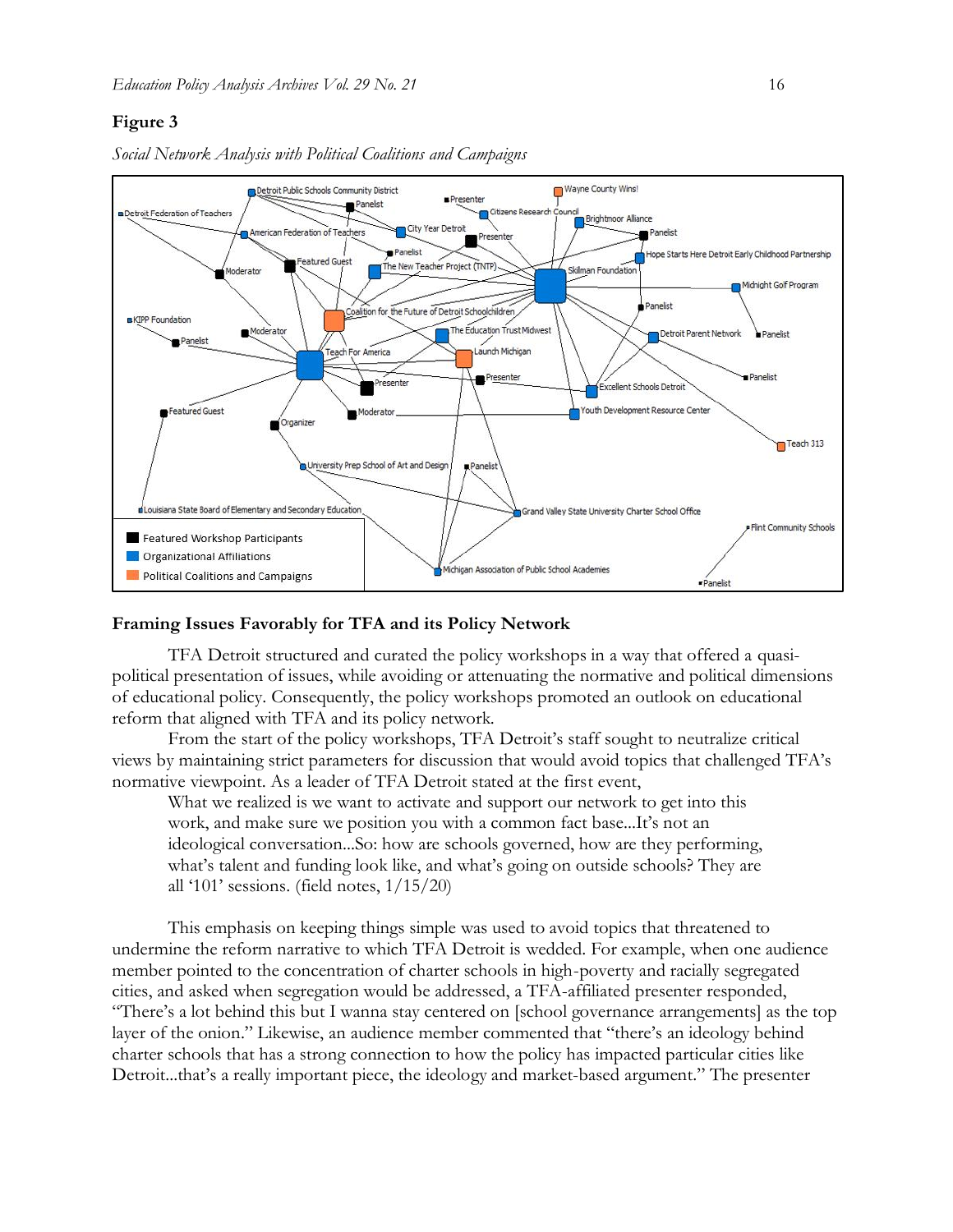responded, "I disagree with that...We can find space for that conversation but that's getting beyond what we want to do right now" (field notes,  $1/15/20$ ).

In addition, the workshop's informational presentations at the start of each event were primarily delivered by people closely enmeshed in TFA Detroit's policy network—for example, a leader of TFA Detroit, a researcher with the Education Trust - Midwest, and a program officer from the Skillman Foundation. Presenters thus tended to frame the problems and potential solutions in alignment with the views of TFA Detroit and other influential individuals and organizations in its policy network. For example, the Education Trust researcher's presentation used "achievement gap" framing to define the problem of education equity in Detroit and Michigan (field notes, 1/15/20). In reviewing the city's governance landscape, the TFA Detroit leader juxtaposed the "1.0 version" charter school laws like Michigan's, where many different entities are allowed to authorize charters, with the "2.0 charter laws" in places New Orleans, Tennessee, and Washington, D.C., and described the latter as "better" because they have more centralized authorizing arrangements. He also opposed a narrative that the expansion of charter schools drove a major drop in DPSCD enrollment, insisting that "charter enrollment [in Detroit] can't be accounted for by DPSCD because of the magnitude of enrollment"; and he emphasized, semantically, that "there is no such thing as for profit charters. There are non-profit charters with non-profit boards who have the ability to hire a for-profit entity or non-profit entity to manage the school" (field notes, 1/15/20).

Within this carefully managed dynamic, the workshops were framed as an opportunity to hear opposing viewpoints. As a TFA Detroit leader stated in an introductory speech, "There will be people presenting *facts*, and then we'll have a panel of people who see it from a different perspective, and if you wanna understand what's going on you need to see it from these different viewpoints" (field notes, 1/15/20, speaker's emphasis). For example, in a discussion on governance, a DPSCD board member, a former charter school leader and current staff member for a charter school authorizer, and the leader of a citywide parent organization were the featured panelists. To an extent, this approach was also reflected in the background reading. Before the "Education Funding and Talent" workshop, for example, TFA Detroit sent registered attendees a state funding study conducted by Michigan State University professors and a critique of the study from the Mackinac Policy Center, a right-wing think tank. Ultimately, however, the emphasis on *difference*—a different viewpoint, a different role, different school systems—was wielded quasi-politically in order to crowd out genuine political and ideological *disagreement*. As a concluding statement for one of the workshops, a TFA alumna who helped organize the events put it this way: "We've talked about some complex things, but...we're all committed as an organization and as like-minded individuals to where we want to go [in education]" (field notes,  $1/15/20$ ).

The panel discussions offered some differing perspectives on the topics at hand, and participants did have opportunities to break from the narrower parameters TFA Detroit tried to maintain. For example, in response to a question about whether Detroit's school governance landscape was stabilizing, a DPSCD board member responded, "At the end of the day we're talking about poverty and that does not lend itself to stability" (field notes, 1/15/20). Likewise, when asked about the main issues that Detroit children face, a community organization leader responded, "We sit and look at this problem but we will not confess that the origin of all of this is poverty" (field notes, 2/12/20). In addition, the moderator of the funding and talent panel, who is a TFA alumna teaching in DPSCD and active in the Detroit Federation of Teachers, questioned neoliberal and managerial reforms, including: "Charter management organizations will say a union is detrimental to attract high-quality teachers and they are concerned about the budget impact. What are your thoughts on the effect of collective bargaining agreements?"; and "How has accountability failed us and how should we address this?" (field notes, 1/29/20).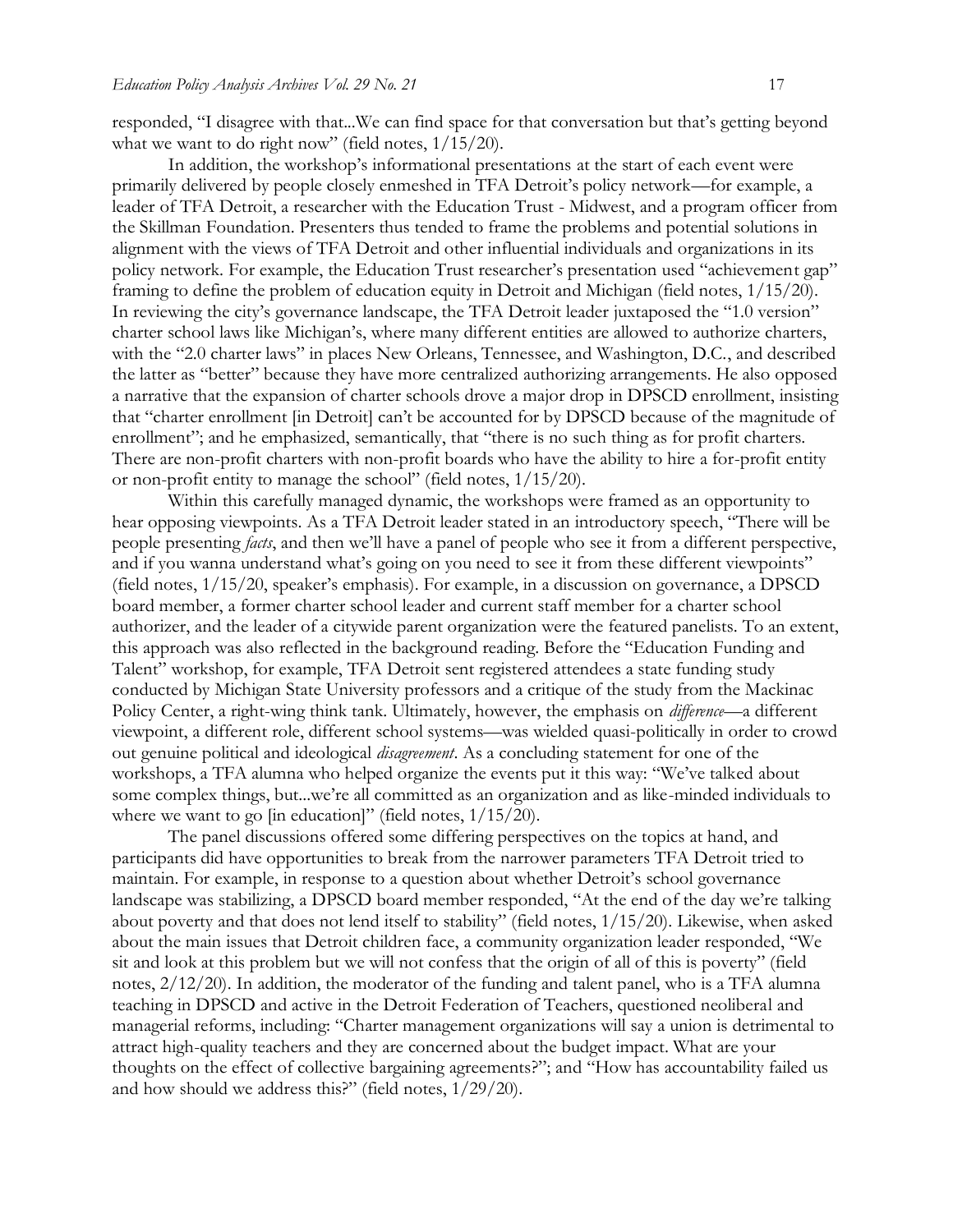Still, disagreements driven by a diversity in viewpoints were attenuated by the fact that participating panelists had connections to individuals and organizations in TFA Detroit's policy network, often including funding or coalitional relationships with the Skillman Foundation (see Figure 2 & Table 2). With the exception of two panelists, all of the moderators, presenters, and panel members were either TFA alumni or are affiliated with organizations that have been funded by the Skillman Foundation. TFA Detroit therefore had carefully selected participants whose positions would not strongly challenge a need for charter and public school cooperation, the virtue of managerial perspectives on teaching and school leadership, and a narrower focus on educational interventions rather than structural racism and economic inequality.

The capstone event for the policy workshop (which was ultimately cancelled due to COVID-19) also reflected this careful mitigation of how educational policy problems and solutions would be discussed. The event was originally a panel featuring a former TFA New Orleans leader and Louisiana state school board member; and a TFA alumna and former leader in the District of Columbia public schools. It was pitched as a chance to learn educational policy lessons from New Orleans and D.C. for Detroit (field notes, 2/12/20), aligned with TFA Detroit's stated goal of "bring[ing] case studies to life from other cities that have achieved and sustained the outcomes that we aspire for our children to inform the work and advocacy of our network" (field notes, 12/18/19). When the former D.C. leader was unavailable, TFA invited a TFA Detroit alumnus and leader in the American Federation of Teachers in Michigan, to compare New Orleans and Detroit. The event would be "a conversation about some of the pros and cons of the New Orleans and Detroit reforms, but it would not be a debate format" (personal correspondence, 2/28/20). Guiding questions for the evening would include, "What measurable progress have you seen for students system-wide in your region over the past decade?" and "When considering potential drivers of progress, what will accelerate the pace of change here?" (personal correspondence, 2/28/20). The selection of guests, format of the evening, and construction of discussion questions would have left little room for more critical perspectives on the educational reforms that have been enacted in New Orleans and Detroit over the past two decades or the cultural, political, and economic contexts of those reforms.

#### **Emphasizing TFA Identities and Channels for Engagement**

Finally, emphasizing TFA identities and presenting immediate TFA-related opportunities to engage in city and state educational politics represent a concrete strategy that TFA Detroit used to translate alumni engagement into alumni political action. TFA emphasized to audience members that their identities as alumni should be the salient identities around which they organize for educational equity. TFA Detroit encouraged alumni to see themselves as part of a movement with TFA and to actively turn to, work with, and rely on TFA's political network as they get involved in political advocacy. TFA's message to alumni implied that their alumniship provided useful social capital for political engagement, and that it conferred authority and acted as a justification for alumni to uniquely address educational issues.

These messages to alumni were plainly stated in written materials to recruit attendees. In print materials advertising the policy workshop series to alumni, TFA Detroit wrote: "The Teach For America alumni network in Michigan represents the most powerful and untapped network of champions of educational equity. If activated and mobilized, they are positioned to make equitable and enduring system-level policies and practices" (promotional materials, 12/18/19). Likewise, the print materials emphasized the workshops as an opportunity to "connect the TFA network with leading thinkers and advocates who can provide direct connections to opportunities to engage in issue advocacy and candidate support" (promotional materials, 12/18/19). The importance of this message to alumni was revealed in follow-up surveys meant to assess the impact of the workshops.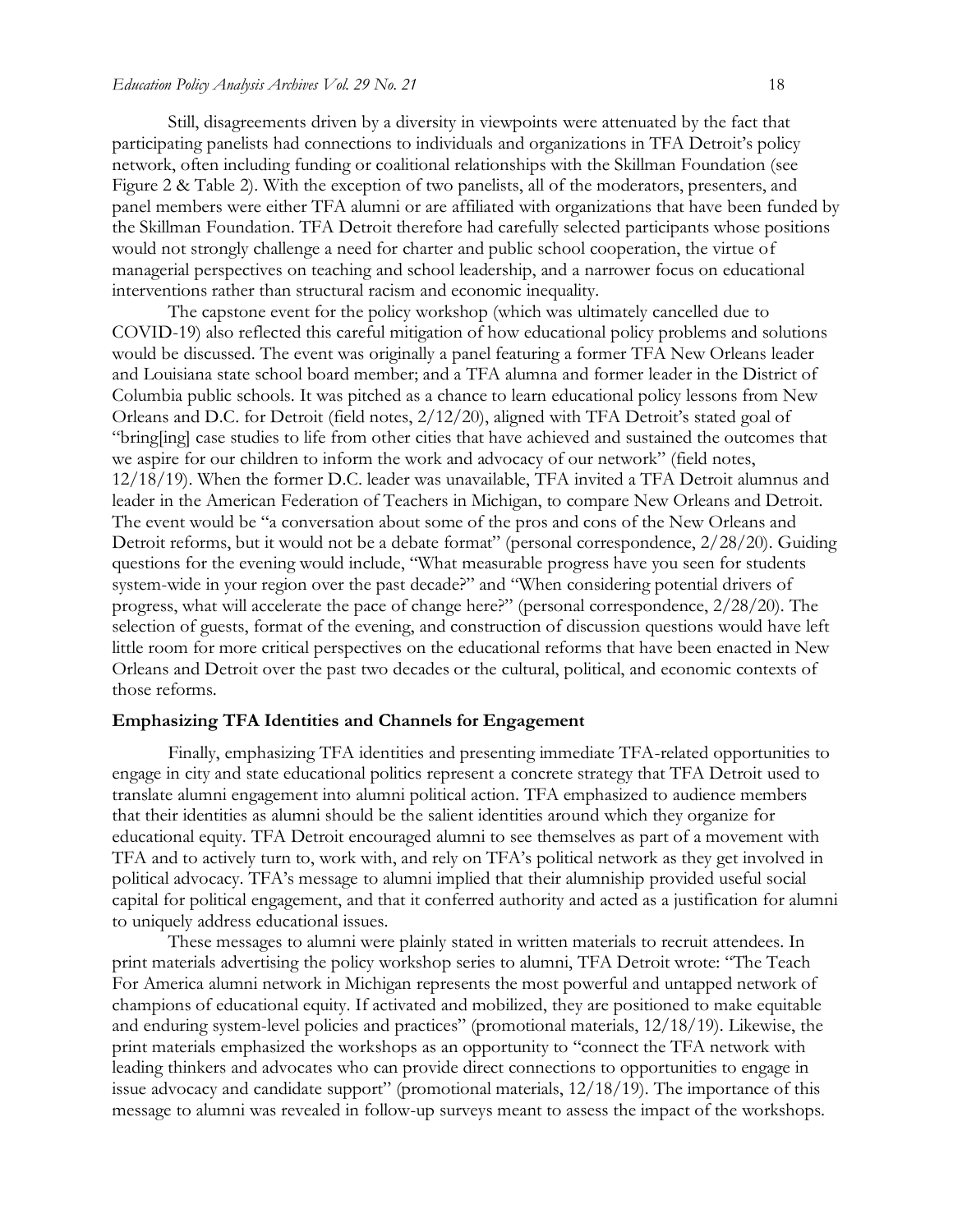A short feedback survey at the end of the workshops asked attendees to share the extent to which they agreed with the following statements: (1) "I feel connected to other Teach For America alumni who are committed to educational equity in Detroit"; and (2) "When I want to expand opportunities for children, I turn to the Teach For America network (i.e., fellow corps members, alumni, or Teach For America staff) for partnership, support, and/or collaboration" (survey, 2/13/20).

An emphasis on TFA identities and opportunities to engage with TFA's network was also built into the structure of the workshops and follow-up initiatives. At the outset of each session, TFA staff and alumni who planned the events reminded attendees to "maximize the networking opportunity" because "there is a wide range of experience, knowledge, and expertise in the room" and "we intentionally planned time for you [to] build relationships over the next three sessions" (field notes, 1/15/20). In addition, while follow-up plans were disrupted by COVID-19, an engaged group of TFA Detroit alumni had organized three working groups for attendees to join as a pathway to engage: supporting the political campaign for a new state funding formula, identifying and endorsing TFA alumni and other "pro-education" candidates for local office, and finding new ways to engage alumni in the region (field notes, 2/12/20 and 3/5/20). As an alumna who helped plan the workshop series explained, these three new working groups were "all purposefully planned [to convene] before [the capstone event to learn from New Orleans and Washington, D.C.] so we can come together as a network, already taking steps forward in these three areas as we mobilize ourselves towards our goals" (field notes, 2/12/20).

### **Discussion**

The purpose of this study was to provide a detailed description of how TFA Detroit designed its policy workshop series to engage alumni towards its goals as a neoliberal political and social organization. Through the policy workshops, TFA Detroit sought to politically mobilize TFA alumni in Michigan in support of educational reforms favored by the central organizations and key members of its policy network. Their goals align with the political efforts of reformers in Detroit over the past few decades, and are especially coherent with the neoliberal "transformation" of Detroit's educational system envisioned first by the Excellent Schools Detroit coalition and then championed by members of the Coalition for the Future of Detroit Schoolchildren (Lenhoff et al., 2019; Pedroni, 2011). The workshops not only centered the most salient issues for this network of policy actors (e.g., governance, funding, talent), but also relied upon members of that policy network to shape the message to alumni and present tangible ways for alumni to get politically involved. TFA Detroit crafted a series of events that explicitly recruited alumni to support its policy network's reform agendas, and implicitly reinforced to attendees the logics of neoliberal and managerial reforms and the credibility conferred to them by virtue of their TFA alumniship.

Our analysis aligns with the conceptual framework, explicated by Scott, Trujillo, and Rivera (2016), that TFA works to make connections between business, philanthropy, and entrepreneurship networks and its own alumni. This network, in turn, reinforces the broader national reform network, provides entry for alumni, and bolsters the organization's (and its network partners) ability to enact change at the local level—in Detroit, for example. The establishment, and facilitation, of TFA Detroit's policy workshops by the organization represents an overt artifact of how the organization leverages its policy networks to influence its alumni's dispositions and orientations towards education reform and channel them into political advocacy and engagement. Our findings point to some of the specific strategies that TFA may use to orient alumni towards its policy network's preferred reforms and the mechanisms though which it may influence their political engagement (Scott et al., 2016). If other regional teams operate similarly to TFA Detroit, they are likely to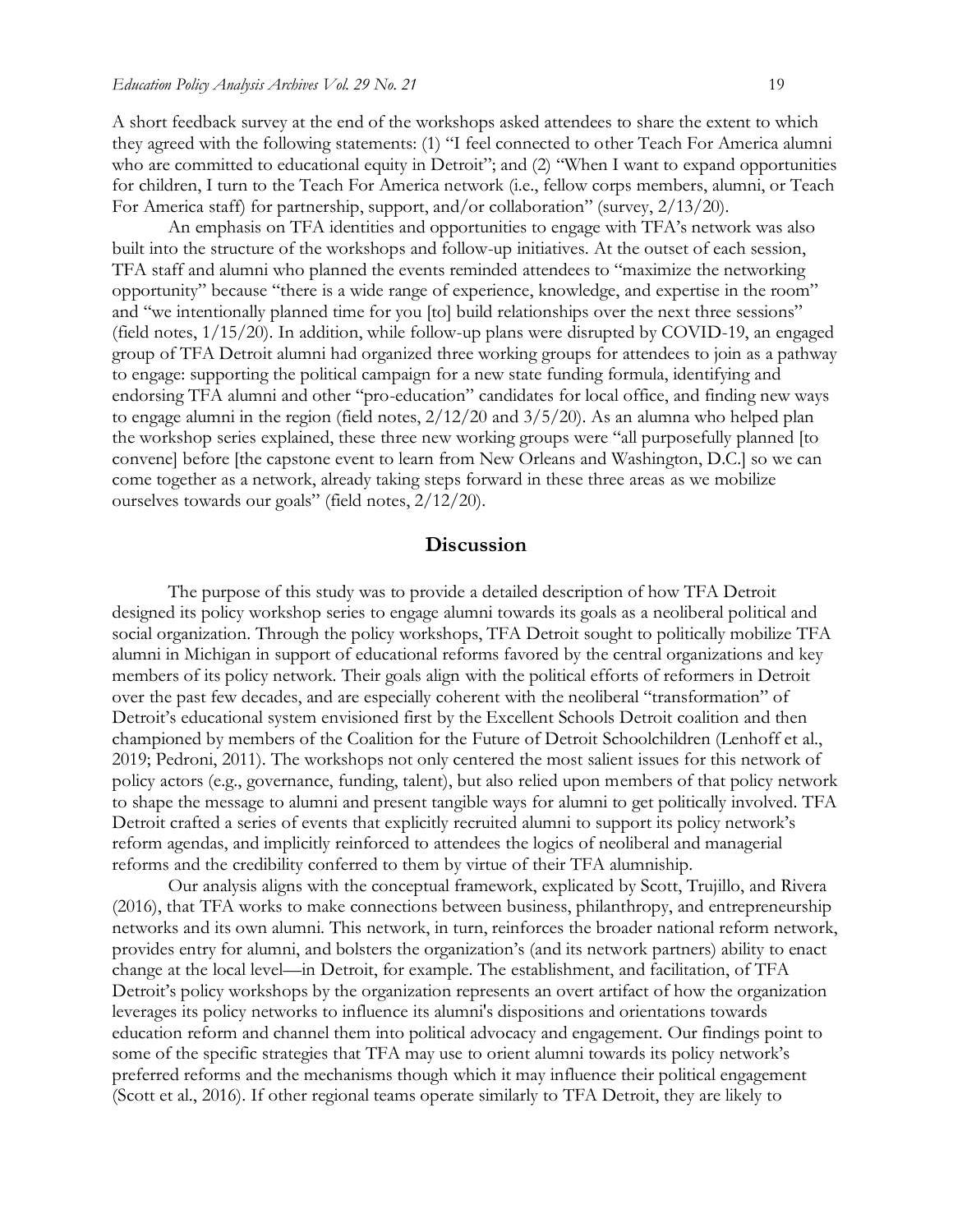coordinate with and take cues from the organizations central to their regional policy networks—for example the Skillman Foundation in Detroit—to set an agenda for alumni engagement, identify individuals who it can rely on to communicate frame these issues favorably, and suggest immediate channels for political engagement around which TFA can organize its alumni.

Our findings complement prior research that suggests TFA actively intervenes to shape the political outlook of its alumni and provide evidence of how TFA structures their alumni engagement to do so. The way that TFA Detroit's leadership and staff planned and structured their workshops, responded to challenges to their reform logic during the events, and emphasized TFA identities and TFA-related channels for political action are all reminders that the political alignment we often see between the organization and its corps members and alumni is in part the result of concerted cultivation. Moving forward, researchers can interrogate and disentangle the influence of these kinds of efforts by TFA, prior dispositions of their corps members, and the incentives created by TFArelated career opportunities that lead many alumni to support and champion neoliberal reforms and managerial approaches to educational leadership.

Our study points in several other directions for research on TFA's political engagement with alumni as well. A multiple case study approach that compared TFA's alumni engagement efforts in multiple regions would be valuable because TFA operates in different political, economic, and cultural contexts and under somewhat independent leadership of different locally-based directors. The way that TFA operates in this respect may therefore be different as a result of differences in context, organizational behavior, and leadership. Longitudinal studies, compared to this eventspecific study, would facilitate describing alumni's experiences when they engage with TFA and their motivations for doing so. A multi-year study would also allow researchers to examine how TFA adjusts its strategies over time in response to alumni and to developments in the educational policy landscape. Finally, a closer look at how TFA collaborates with key members of its policy network to steward their goals through alumni engagement is warranted. In some ways, our findings highlight the central role of the Skillman Foundation more than TFA itself, and so it would be important to understand more precisely how the foundation's social, political, and financial relationships with TFA influenced this particular approach to alumni engagement. Likewise, it would be valuable to describe the particular way that funders and elite policy actors and organizations at the national level incentivize TFA to take up particular forms of alumni engagement, or how TFA itself influences the thinking of these organizations with its focus on alumni.

### **References**

- Aguilar, L. (2020). Detroit population continues to decline, according to census estimate. *Bridge Michigan.* Retrieved from https://www.bridgemi.com/urban-affairs/detroit-populationcontinues-decline-according-census-estimate
- Akers, J., & Seymour, E. (2018). Instrumental exploitation: Predatory property relations at city's end. *Geoforum, 91*, 127-140.<https://doi.org/10.1016/j.geoforum.2018.02.022>

Allen Law Group. (2019). *Review of Detroit public schools during state management, 1999-2016.* Detroit Public Schools Community District. Retrieved from https://detroit.chalkbeat.org/2019/11/14/21109203/report-michigan-s-takeover-ofdetroit-schools-was-a-costly-mistake

Anderson, A. (2020). Expanding the research terrain: Teach For America and the problem with onedimensional research. *Teaching and Teacher Education, 94*(2020), 1-20. <https://doi.org/10.1016/j.tate.2020.103080>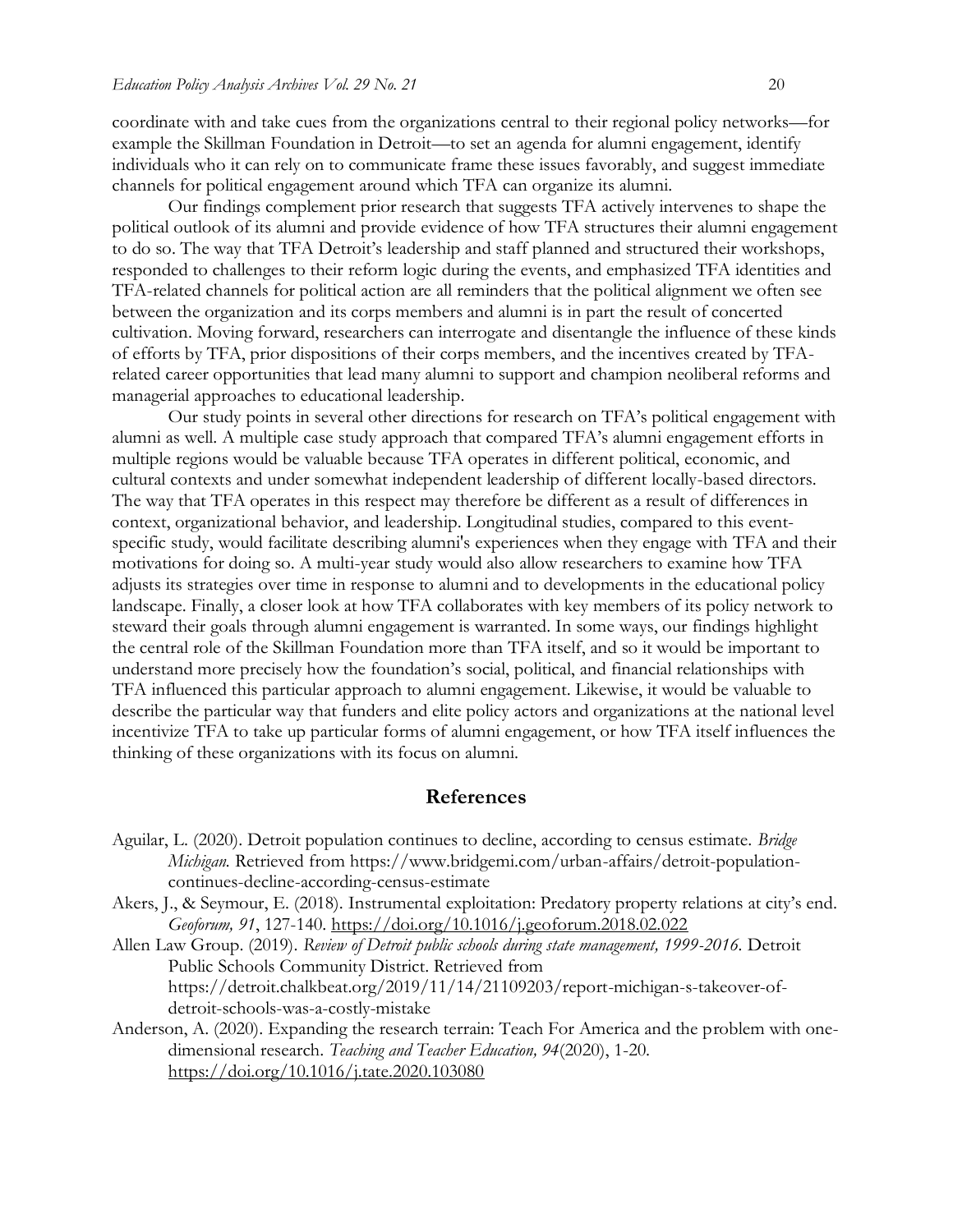- Baugh, J. A. (2011). *The Detroit school busing case: Milliken v. Bradley and the controversy over desegregation*. University Press of Kansas.
- Berliant, S. (2010). For those students looking to help Detroit, Teach For America not an option. *Michigan Daily*. Retrieved August 28, 2020, from https://www.michigandaily.com/content/why-tfa-and-detroit-publicschools-remainmutually-exclusive
- Binelli, M. (2017). Michigan gambled on charter schools. Its children lost. *New York Times.* Retrieved August 28, 2020 from https://www.nytimes.com/2017/09/05/magazine/michigangambled-on-charter-schools-its-children-lost.html
- Bobb, R. (2010). *Letter to parents, May 3, 2010* [Press release]. Detroit Public Schools. Retrieved from https://www.nrc.gov/docs/ML1126/ML112620175.pdf
- Borgatti, S. P. (2002). *Netdraw network visualization*. Analytic Technologies.
- Borgatti, S. P., Everett, M. G., & Johnson, J. C. (2013). *Analyzing social networks*. Sage.
- Bosman, J., & Davey, M. (2016). Anger in Michigan over appointing emergency managers. *New York Times.* Retrieved August 28, 2020, from https://www.nytimes.com/2016/01/23/us/angerin-michigan-over-appointing-emergency-managers.html
- Bowman, K. L. (2013). State takeovers of school districts and related litigation: Michigan as a case study. *Urban Lawyer, 45*(1), 1-20.
- Boyle, K. (2001). The ruins of Detroit: Exploring the urban crisis in the motor city. *Michigan Historical Review, 27*, 109-127. <https://doi.org/10.2307/20173897>
- Brewer, T. J. (2014). Accelerated burnout: How Teach For America's academic impact model and theoretical framework can foster disillusionment among its corps members. *Educational Studies, 50*(3), 246-263.<https://doi.org/10.1080/00131946.2014.907163>
- Brewer, T. J. (2016). *An examination of Teach For America's impact on the teaching profession, hiring practices, and educational leadership.* (Ph.D. Dissertation). University of Illinois at Urbana-Champaign, Champaign, IL. Retrieved from http://hdl.handle.net/2142/90541
- Brewer, T. J., Hartlep, N. D., & Scott, I. (2018). Forbes 30 under 30 in education: Manufacturing "edu-preneur" networks to reinforce privatization/marketization. *Education Policy Analysis Archives, 26*(76), 1-39.<https://doi.org/10.14507/epaa.26.3563>
- Brewer, T. J., Kretchmar, K., Sondel, B., Ishmael, S., & Manfra, M. (2016). Teach For America's preferential treatment: School district contracts, hiring decisions, and employment practices. *Education Policy Analysis Archives, 24*(15), 1-38.<https://doi.org/10.14507/epaa.24.1923>
- Brewer, T. J., & Myers, P. S. (2015). How neoliberalism subverts equality and perpetuates poverty in our nation's schools. In S. N. Haymes, M. V. d. Haymes, & R. Miller (Eds.), *The Routledge handbook of poverty in the United States* (pp. 190-198). Routledge.
- Brewer, T. J., & Potterton, A. U. (2020). How market forces and erosion of education as a public good drive equity gaps wider. In M. Soskil (Ed.), *Flip the system us: How teachers can transform education and strengthen American democracy* (pp. 82-96). Routledge. <https://doi.org/10.4324/9780429354601-10>
- Brown, W. (2006). American nightmare: Neoliberalism, neoconservatism, and de-democratization. *Political Theory, 34*(6), 690-714.<https://doi.org/10.1177/0090591706293016>
- Buras, K. L. (2015). *Charter schools, race and urban space: Where the market meets grassroots resistance*. Routledge. <https://doi.org/10.4324/9780203067000>
- Buras, K. L. (2016). The mass termination of Black veteran teachers in New Orleans: Cultural politics, the education market, and its consequences. *The Educational Forum, 80*(2), 154-170. <https://doi.org/10.1080/00131725.2016.1135379>
- Burton, J. T., Ehrlich, G. M., Grimes, D. R., Manaenkov, D., McWilliams, M. R., & Thapar, A. (2020). *The Detroit economic outlook for 2019-2024.* Research Seminar in Quantitative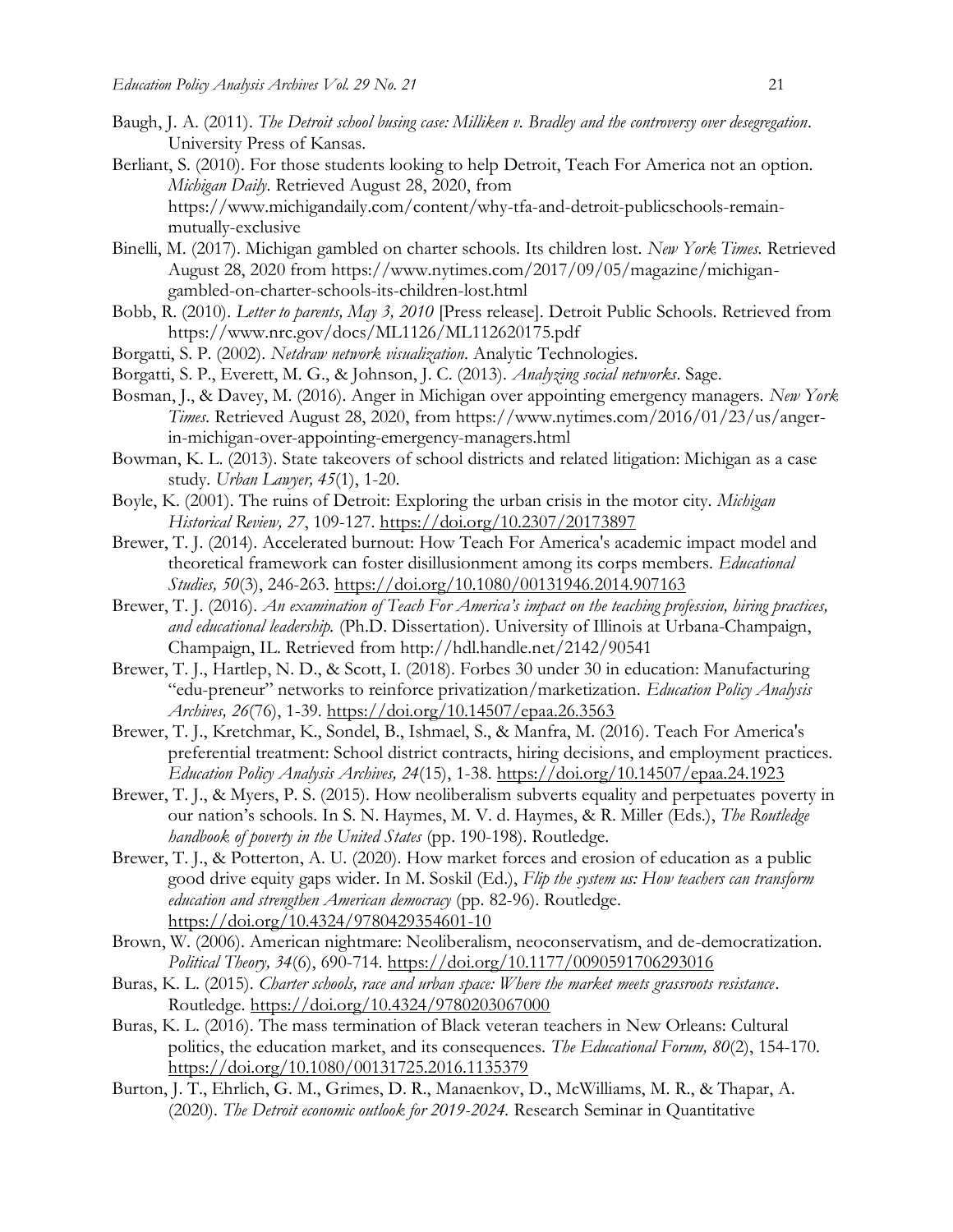Economics. https://detroitmi.gov/sites/detroitmi.localhost/files/2020- 02/Detroit%20Forecast%20%282020.02%29\_0.pdf

- Citizens Research Council of Michigan. (2016). *Public school enrollment trends in Detroit.* Author. https://crcmich.org/PUBLICAT/2010s/2016/enrollment\_trends\_in\_detroit-2016.pdf
- Clement, D. & Kanai, M. (2015). The Detroit Future City: How pervasive neoliberal urbanism exacerbates racialized spatial injustice. *American Behavioral Scientist*, *59*(3), 369-385. <https://doi.org/10.1177/0002764214550306>
- Clifford, T. (2018). Teach For America names new Detroit executive director. *Crain's Detroit*. Retrieved August 28, 2020, from https://www.crainsdetroit.com/article/20180409/news/657496/teachfor-america-namesnew-detroit-executive-director
- Coalition for the Future of Detroit Schoolchildren. (n.d.). *Leadership teams.* Retrieved August 28, 2020, from http://detroiteducationcoalition.org/leadership-teams/
- Davey, M. (2013). Bankruptcy lawyer is named to manage an ailing Detroit. *New York Times.* Retrieved August 28, 2020, from https://www.nytimes.com/2013/03/15/us/gov-ricksnyder-kevyn-orr-emergency-manager-detroit.html
- Desan, M. H. (2014). Bankrupted Detroit. *Thesis Eleven, 121*(1), 122-130. <https://doi.org/10.1177/0725513614526158>
- Detroit Children's Fund. (n.d.). *Talent investments.* Retrieved August 28, 2020, from http://detroitchildrensfund.org/our-investments/talent-investments/
- Detroit Future City. (2019). *The 2019 Detroit reinvestment index: A measure of Detroit's comeback.* Author. Retrieved August 28, 2020, from https://detroitfuturecity.com/wpcontent/uploads/2019/11/DFC-Detroit-Reinvestment-Index-Report.pdf
- Detroit Public Schools. (2007). *Comprehensive Annual Financial Report*. Author. https://www.michigan.gov/documents/treasury/824010DetroitPublicSchools\_225799\_7.p df
- Einhron, E. (2016). Why is Detroit an education-funding vacuum? *Atlantic.* Retrieved August 28, 2020, from https://www.theatlantic.com/education/archive/2016/07/why-detroit-is-aneducation-funding-vacuum/493589/
- Engler, J. (1993). *Our kids deserve better: New schools for a new century, Governor John Engler's plan to reform Michigan schools.* [Report]. Michigan Office of the Governor.
- Esker, F. (2013). La. Board of ethics resignation resurrects Orange Jones controversy. *Louisiana Weekly.* Retrieved January 20, 2016 from http://www.louisianaweekly.com/laboard-ofethics-resignation-resurrects-orange-jones-controversy/
- Excellent Schools Detroit. (2010). Taking ownership: Our pledge to educate all Detroit's children. *Crain's Detroit.* Retrieved https://www.crainsdetroit.com/assets/pdf/plan100310.pdf
- Farr, S. (2010). *Teaching as leadership: The highly effective teacher's guide to closing the achievement gap*. Jossey-Bass.
- Giroux, H. A. (2004). The terror of neoliberalism: Authoritarianism and the eclipse of democracy. Garamond Press.
- Goenner, J. N. (2011). *The origination of Michigan's charter school policy: An historical analysis*. (Doctoral Dissertation). Michigan State University.
- Goldstein, D. (2014). *The teacher wars: A history of America's most embattled profession*. Doubleday.
- Golshan, T. (2016). Detroit public schools will be completely broke by June. Here's how things got to this point. *Vox.* Retrieved August 28, 2020, from

https://www.vox.com/2016/3/3/11156026/detroit-public-schools-rhodes-explained

Gray, K. (2016). Legislature oks \$617m Detroit public schools rescue plan. *Detroit Free Press* Retrieved August 28, 2020, from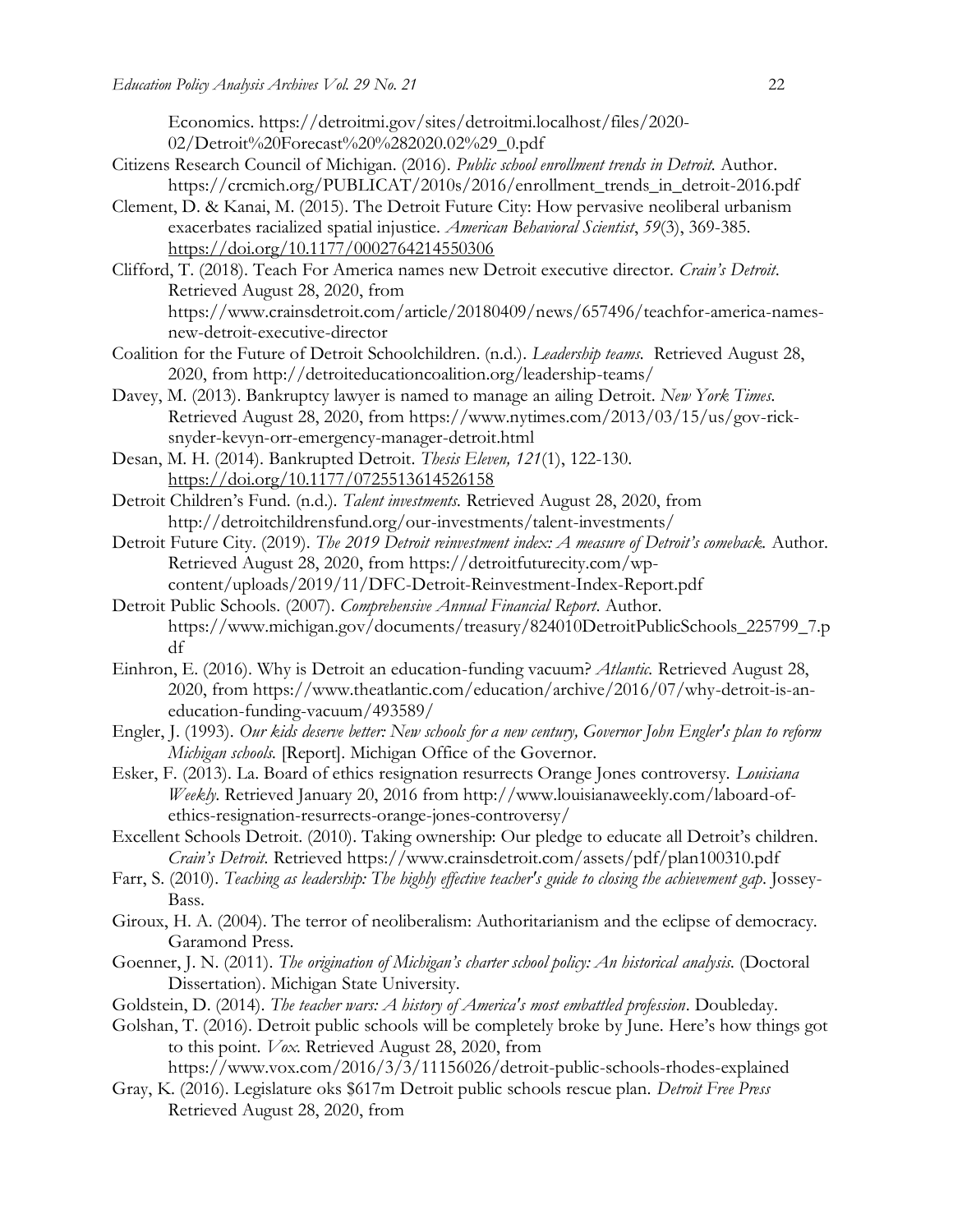https://www.freep.com/story/news/politics/2016/06/09/dps-package-wins-gop-supportheaded-gov-snyder/85630880/

- Green, T. L., Sanchez, J. D., & Castro, A. J. (2019). Closed schools, open markets: A hot spot spatial analysis of school closures and charter openings in Detroit. *AERA Open, 5*(2), 1-14. <https://doi.org/10.1177/2332858419850097>
- Gross, A. (2016). School choice gutted Detroit's public schools. The rest of the country is next. *Vice.* Retrieved August 28, 2020, from https://news.vice.com/en\_us/article/a3j5va/schoolchoice-detroit-betsy-devos
- Grover, J., & van der Velde, Y. (2016). *A school district in crisis: Detroit's public schools 1842–2015*: Loveland Technologies.
- Guyette, K. (2014). The EAA exposed: An investigated report. Retrieved August 28, 2020, from https://www.metrotimes.com/detroit/the-eaa-exposed-an-investigativereport/Content?oid=2249513
- Hakala, J. (2016). How did we get here? A look back at Michigan's emergency manager law. *Michigan Radio.* Retrieved August 28, 2020, from https://www.michiganradio.org/post/how-did-weget-here-look-back-michigans-emergency-manager-law
- Harris, I. (2019). For the first time, Detroit's Teach For America teachers have been trained locally. *Chalkbeat.* Retrieved https://detroit.chalkbeat.org/2019/8/2/21108610/forthe-first-timedetroit-s-teach-for-america-teachers-have-been-trained-locally 9
- Harvey, D. (2005). *A brief history of neoliberalism*. Oxford University Press. <https://doi.org/10.1093/oso/9780199283262.001.0001>
- Higgins, L. (2017). EAA's end returns schools to Detroit fold. *Detroit Free Press.* Retrieved https://www.freep.com/story/news/education/2017/04/29/detroit-schools-educationachievement-authority/100278366/
- Higgins, L. (2018). Detroit schools' new slogan: 'Students rise. We all rise.' *Detroit Free Press.* Retrieved August 28, 2020, from https://www.freep.com/story/news/education/2018/06/21/students- rise-detroit-schoolscampaign/720997002/
- Higgins, L. (2019). Report: Michigan's teacher supply is dwindling and the state is doing little about it. *Chalkbeat.* Retrieved August 28, 2020, from https://detroit.chalkbeat.org/2019/2/12/21106766/report-michigan-s-teacher-supply-isdwindling-and-the-state-is-doing-little-about-it
- Horn, J. (2011). Corporatism, KIPP, and cultural eugenics. In P. E. Kovacs (Ed.), *The Gates foundation and the future of U.S. "Public" schools* (pp. 80-103). Routledge.
- Horn, J. (2016). *Work hard, be hard: Journeys through "no excuses" teaching*. Rowman & Littlefield.
- Huston, C. (2010). Teach For America returns to Detroit, draws criticism from local teachers. *Michigan Daily.* Retrieved August 28, 2020, from https://www.michigandaily.com/content/teach-americareturns-detroit-partners-u
- Jacobsen, R., & Linkow, T. W. (2014). National affiliation or local representation: When TFA alumni run for school board. *Education Policy Analysis Archives, 22*(69), 1-28. <https://doi.org/10.14507/epaa.v22n69.2014>
- Jehlen, A. (2012). Bootcamp for education CEOs: The broad foundation superintendents academy. *Rethinking Schools.* Retrieved August 28, 2020, from https://rethinkingschools.org/articles/boot-camp-for-education-ceos-the-broadfoundation-superintendents-academy/
- Kang, L. (2015). *The dismantling of an urban school system: Detroit, 1980-2014.* (Doctoral Dissertation). University of Michigan.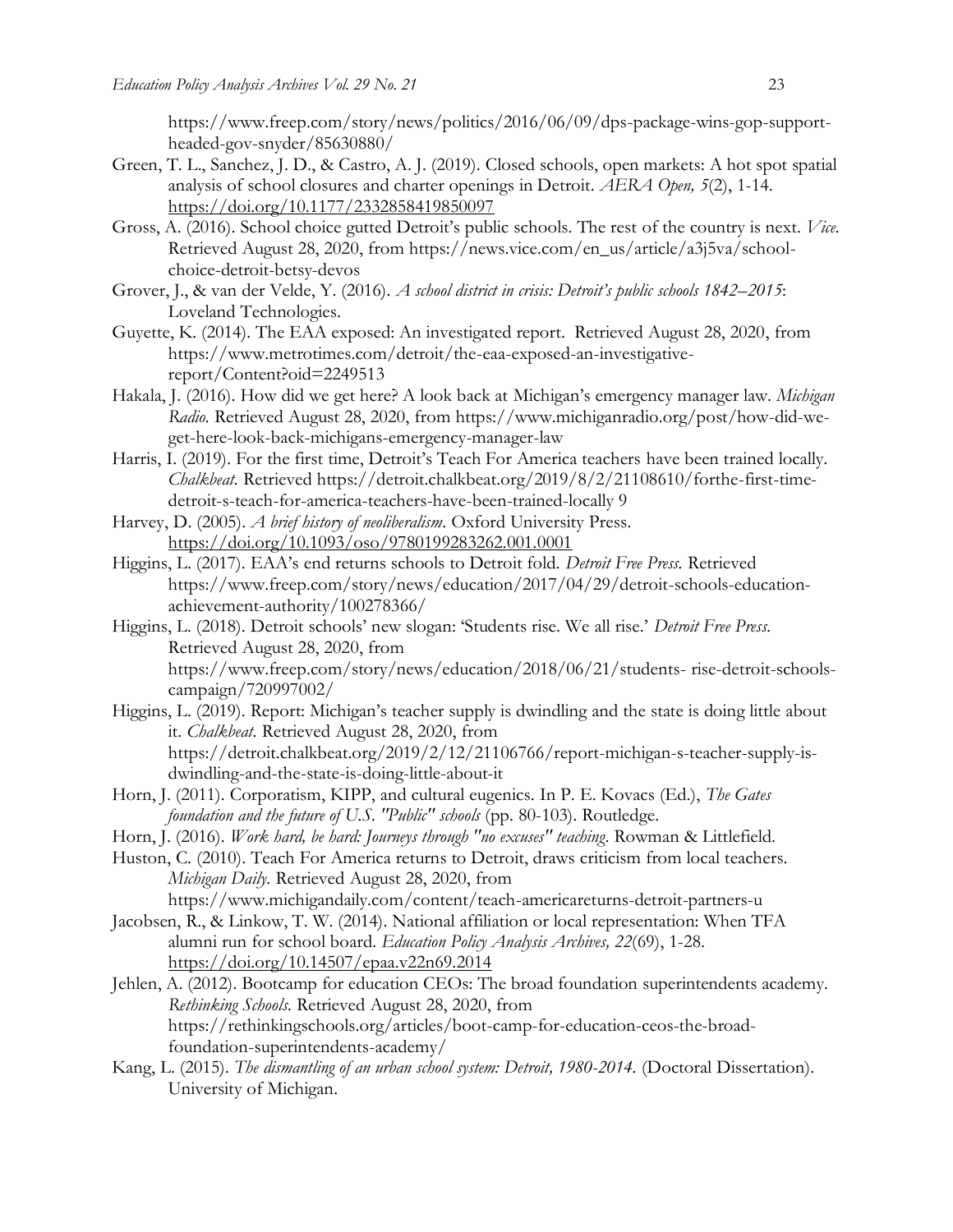- Kantor, H. & Lowe, R. (2006). From New Deal to no deal: No Child Left Behind and the devolution of responsibility for equal opportunity. *Harvard Educational Review*, 76(4), 474-502. <https://doi.org/10.17763/haer.76.4.yg7l5t01617h7628>
- Keddie, T. (2020). *Republican Jesus: How the right has rewritten the gospels.* University of California Press. <https://doi.org/10.2307/j.ctv153k6mj>
- Kennedy, M. (2016). Lead-laced water in Flint: A step-by-step look at the makings of a crisis. *NPR.*  Retrieved August 28, 2020, from https://www.npr.org/sections/thetwoway/2016/04/20/465545378/lead-laced-water-in-flint-a-step-by-step-look-at-the-makingsof-a-crisis
- Khalifa, M., Gil, E., Marshall, S., & White, G. J. (2015). Where has all the community rage gone? Neoliberalism, community encroachment, and unconventional resistance in Detroit. In M. Khalifa, C. Grant, N. W. Arnold, & A. F. Osanloo (Eds.), *Handbook of urban educational leadership* (pp. 255-267). Rowman & Littlefield.
- Kretchmar, K., Sondel, B., & Ferrare, J. (2014). Mapping the terrain: Teach For America, charter school reform, and corporate sponsorship. *Journal of Education Policy, 29*(6), 742-759. <https://doi.org/10.1080/02680939.2014.880812>
- Kretchmar, K., Sondel, B., & Ferrare, J. (2016). The power of the network: Teach for america's impact on the deregulation of teacher education. *Education Policy, OnlineFirst*, 1-31.
- La Londe, P., Brewer, T. J., & Lubienski, C. (2015). Teach For America and teach for all: Creating an intermediary organization network for global education reform. *Education Policy Analysis Archives, 23*(47), 1-28.<https://doi.org/10.14507/epaa.v23.1829>
- Labaree, D. (2010). Teach For America and teacher ed: Heads they win, tails we lose. *Journal of Teacher Education, 61*(1-2), 48-55.<https://doi.org/10.1177/0022487109347317>
- Landon, S. (2011). Detroit's mass teacher layoffs may prove bellwether for education reform nationwide. *Huffington Post.* Retrieved August 28, 2020, from https://www.huffpost.com/entry/detroit-teachers-firedlayoffs\_n\_851186
- Launch Michigan. (n.d.). *Who we are.* Retrieved August 28, 2020, from https://www.launchmichigan.org/about-launch-michigan/
- Leadership for Educational Equity. (n.d.). *Who we are.* Retrieved February 1, 2016, from https://educationalequity.org/who-we-are
- Lefebvre, E. E., & Thomas, M. A. M. (2017). 'Shit shows' or 'like-minded schools': Charter schools and the neoliberal logic of Teach For America. *Journal of Education Policy, 32*(3), 357-371. <https://doi.org/10.1080/02680939.2017.1280184>
- Lenhoff, S. W., Lewis, J. M., Pogodzinski, B., & Jones, R. D. (2019). 'Triage, transition, and transformation': Advocacy discourse in urban school reform. *Education Policy Analysis Archives, 27*(32), 1-35.<https://doi.org/10.14507/epaa.27.4230>
- Levin, K. (2018). Meet the 11 people charged with helping Detroit's district and charter schools work together, starting with a new bus loop. *Chalkbeat.* Retrieved https://detroit.chalkbeat.org/2018/6/11/21105184/meet-the-11-people-charged-withhelping-detroit-s-district-and-charter-schools-work-together-startin
- Louisiana Department of Education. (n.d.). *Meet John White.* Retrieved January 29, 2018, from http://www.louisianabelieves.com/resources/about-us/meet-john-white
- Maier, A. (2012). Doing good and doing well: Credentialism and Teach For America. *Journal of Teacher Education, 63*(1), 10-22.<https://doi.org/10.1177/0022487111422071>
- Mason, M. L., & Arsen, D. (2014). *Michigan's education achievement authority and the future of public education in Detroit: The challenge of aligning policy design and policy goals (working paper no. 43)*. East Lansing, MI: Education Policy Center.<https://doi.org/10.2139/ssrn.2536702>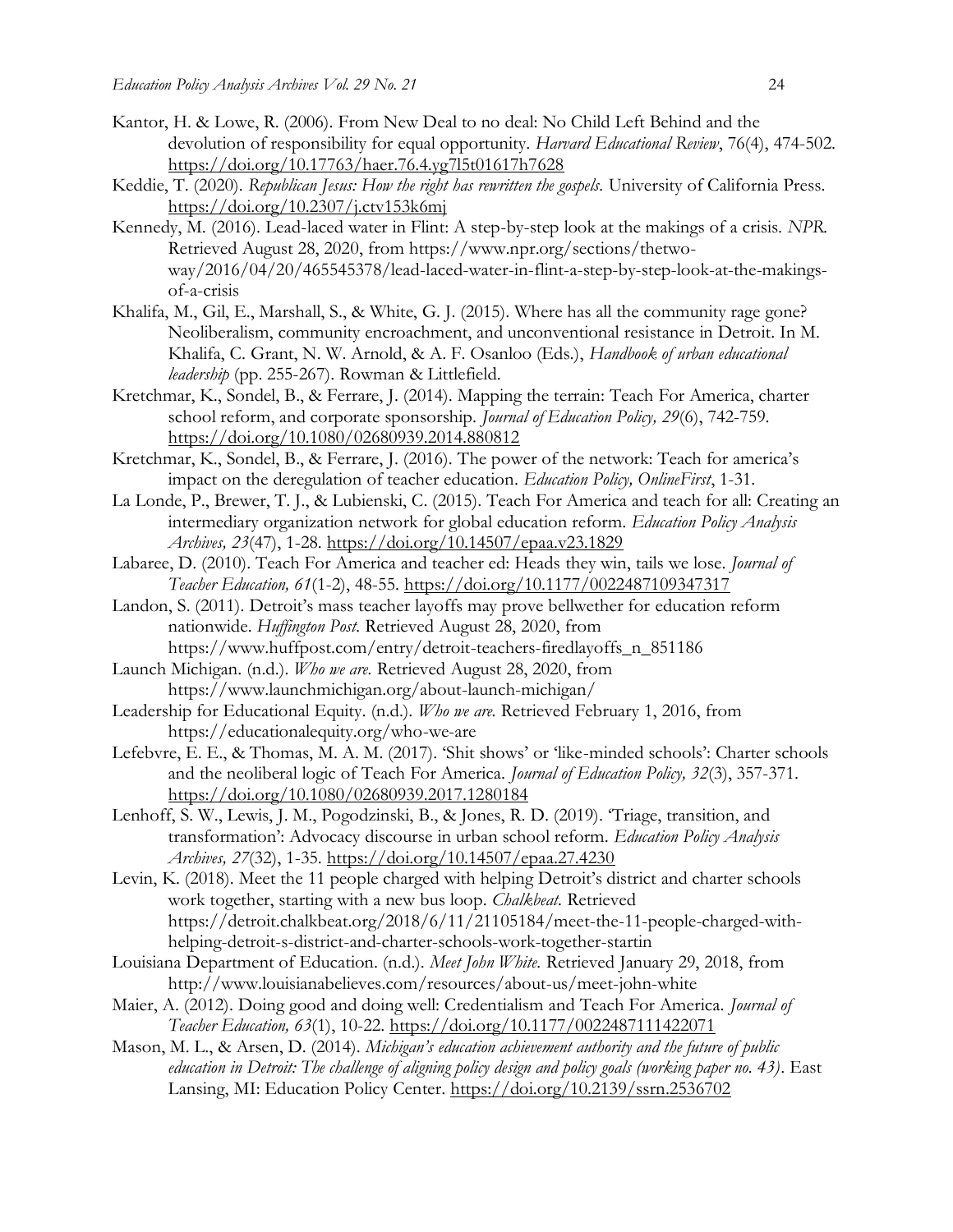- Mason, M. L., & Reckhow, S. (2017). Rootless reforms? State takeovers and school governance in Detroit and Memphis. *Peabody Journal of Education, 92*(1), 64-75. <https://doi.org/10.1080/0161956X.2016.1264813>
- Mathews, J. (2009). *Work hard, be nice. How two inspired teachers created the most promising schools in America.*  Algonquin Books.
- Mauger, C. (n.d.). Big donors have been big players in fight over Detroit public schools turnaround. *Michigan Campaign Finance Network.* Retrieved August 28, 2020, from https://mcfn.org/node/269/big-donors-have-been-big-players-in-fight-over-detroit-publicschools-turnaround
- McDonald, J. F. (2014). What happened to and in Detroit? *Urban Studies, 51*(16), 3309-3329. <https://doi.org/10.1177/0042098013519505>
- Milliken v. Bradley, No. 418 US 717 (1974).
- Milliken v. Bradley, No. 433 US 267 (1977).
- Mirel, J. (1998). After the fall: Continuity and change in Detroit, 1981-1995. *History of Education Quarterly, 38*(3), 237-267.<https://doi.org/10.2307/369155>
- Mirel, J. (1999). *The rise and fall of an urban school system: Detroit, 1907-81* (2nd ed.): University of Michigan Press. <https://doi.org/10.3998/mpub.23769>
- Mirel, J. (2004). Detroit: "There is still a long road to travel, and success is far from assured". In J. R. Henig & W. C. Rich (Eds.), *Mayors in the middle: Politics, race, and mayoral control of urban schools*  (pp. 120-158): Princeton University Press. <https://doi.org/10.1515/9780691222578-007>
- Mo, C. H. & Conn., K. M. (2018). When do the advantaged see the disadvantages of others? A quasi-experimental study of national service. *American Political Science Review*, *112*(4), 721-741. <https://doi.org/10.1017/S0003055418000412>
- Murray, D. (2011). Arne Duncan: Detroit schools are 'ground zero,' changes coming soon. Retrieved August 28, 2020, from

https://www.mlive.com/education/2011/04/arne\_duncan\_detroit\_schools\_ar.html

National Alliance for Public Charter Schools. (2020). *Measuring up to the model: A ranking of state public charter school laws*. Author. https://www.publiccharters.org/ourwork/publications/measuring-model-ranking-state-public-charter-school-laws-2020

- Noguera, P. A., & Wells, L. (2011). The politics of school reform: A broader and bolder approach for Newark. *Berkeley Review of Education, 2*(1), 5-25.<https://doi.org/10.5070/B82110065>
- Nowell, L. S., Norris, J. M., White, D. E., & Moules, N. J. (2017). Thematic analysis: Striving to meet the trustworthiness criteria. *International Journal of Qualitative Methods, 16*, 1-13. <https://doi.org/10.1177/1609406917733847>
- Orr, M. E., & Stoker, G. (1994). Urban regimes and leadership in Detroit. *Urban Affairs Quarterly, 30*(1), 48-73.<https://doi.org/10.1177/004208169403000103>
- Peck, J., & Whiteside, H. (2016). Financializing Detroit. *Economic Geography, 92*(3), 235-268. <https://doi.org/10.1080/00130095.2015.1116369>
- Pedroni, T. C. (2011). Urban shrinkage as a performance of whiteness: Neoliberal urban restructuring, education, and racial containment in the post-industrial, global niche city. *Discourse: Studies in the Cultural Politics of Education, 32*(2), 203-215. <https://doi.org/10.1080/01596306.2011.562666>
- Pogodzinski, B., Lenhoff, S. W., & Addonizio, M. F. (2018). The push and pull of open enrolment policy in metro Detroit. *Educational Review, 70*(5), 622–642. <https://doi.org/10.1080/00131911.2017.1359148>
- Reckhow, S. (2013). *Follow the money: How foundation dollars change public school politics*. Oxford University Press. <https://doi.org/10.1093/acprof:oso/9780199937738.001.0001>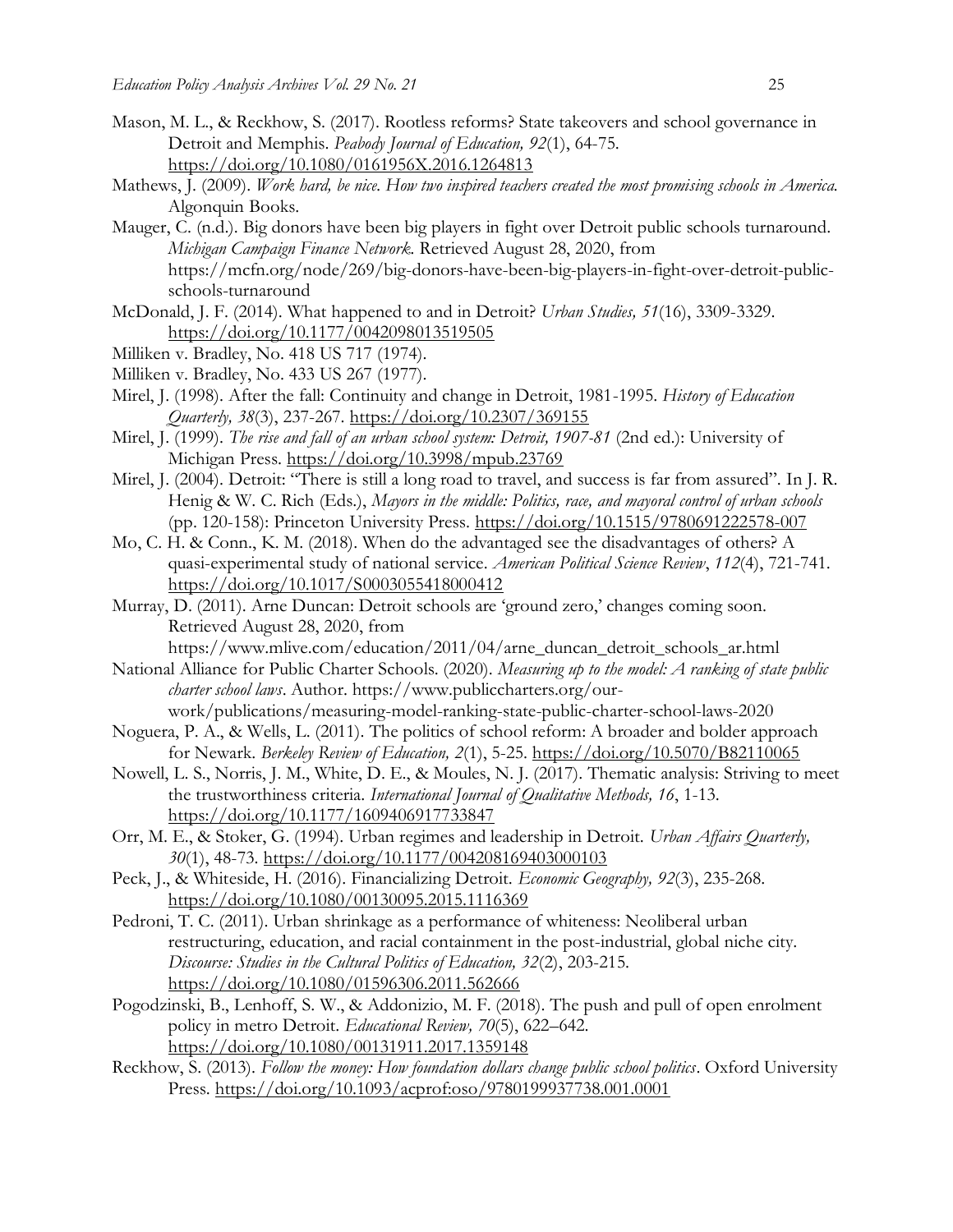- Reckhow, S., Downey, D., & Sapotichne, J. (2020). Governing without government: Nonprofit governance in Detroit and Flint. *Urban Affairs Review, 56*(5), 622-642. <https://doi.org/10.1177/1078087419847531>
- Resmovits, J. (2011). Detroit's Teach For America recruits stuck in middle of broader battle. *Huffington Post*. Retrieved August 28, 2020, from https://www.huffpost.com/entry/teachfor-americadetroit\_n\_1095367?guccounter=1
- Schneider, M. (2013). Kira Orange-Jones' TFA promotion and LDOE-TFA contracts. *Mercedes Schneider's Blog*. Retrieved January 20, 2016, from https://deutsch29.wordpress.com/2013/08/07/kira-orange-jones-tfa-promotion-and-ldoetfa-contracts/
- Schultz, M. (2010). 1,983 teachers received layoff notices while Teach For America returns to Detroit schools. *Detroit News.* Retrieved August 28, 2020 from http://normsnotes2.blogspot.com/2010/05/1983-teachers-received-layoff-notices.html
- Scott, J., Trujillo, T., & Rivera, M. (2016). Reframing Teach For America: A conceptual framework for the next generation of scholarship. *Education Policy Analysis Archives, 24*(12), 1-33. <https://doi.org/10.14507/epaa.24.2419>
- Spradley, J. (1980). *Participant observation*. Holt, Rinehart and Winston.
- Stake, R.E. (1995). *The art of case study research: Perspective in practice.* Sage.
- Steinmetz, G. (2009). Detroit: A tale of two crises. *Environment and Planning D: Society and Space, 27*, 761-770.<https://doi.org/10.1068/d2705ed>
- Straubhaar, R. & Gottfried, M. (2016). Who joins Teach For America and why? Insights into the "typical" recruit in an urban school district. *Education and Urban Society*, 48(7), 627-649. <https://doi.org/10.1177/0013124514541463>
- Sugrue, T. (2014). Expert report of Thomas J. Sugrue in support of class certification. Beverly Adkins, Charmaine Willaims, Rebecca Pettway, Rubbie McCoy, William Young, on behalf of themselves and all others similarly situated, and Michigan legal services v. Morgan Stanley, Morgan Stanley & co. Llc., Morgan Stanley abs Capital inc., and Morgan Stanley Mortgage Capital Holdings llc. Case 1:12-cv-07667-vec-gwg. Retrieved
- https://www.nclc.org/images/pdf/litigation/michigan/sugrue-expert-adkins-stanley.pdf
- Teach 313. (n.d.). *Teach in Detroit.* Retrieved August 29, 2020, from http://www.teach313.org Teach For America. (2018). *2018 capitol hill fellows.* Retrieved April 22, 2019, from
- https://teachforamerica.app.box.com/s/ypvrk6zydj4pavm4v16f5jcttu6db2ax
- Teach For America. (n.d.). *Detroit: Our work.* Retrieved August 28, 2020, from https://www.teachforamerica.org/where-wework/detroit/our-work 11
- Thernstrom, A., & Thernstrom, S. (2003). *No excuses: Closing the racial gap in learning*. Simon & Schuster.
- Thibodeau, I. (2016). Mayor Duggan plans for '20 minute' neighborhoods, 'uniquely Detroit' improvements. *MLive.* Retrieved August 28, 2020, from https://www.mlive.com/news/2016/06/mayor\_duggan\_plans\_for\_20\_minu.html
- Thomson, D. E. (2019). Donor-driven democracy? Governance implications of foundationdependent revitalization. *Journal of Urban Affairs, 41*(4), 551-569. <https://doi.org/10.1080/07352166.2018.1451254>
- Ticknor, T. J. (1978). *Motor city: The impact of the automobile industry on Detroit, 1900 - 1975.* (Doctoral Dissertation). University of Michigan.
- Trujillo, T., Scott, J., & Rivera, M. (2017). Follow the yellow brick road: Teach For America and the making of educational leaders. *American Journal of Education, 123*, 353-391. <https://doi.org/10.1086/691232>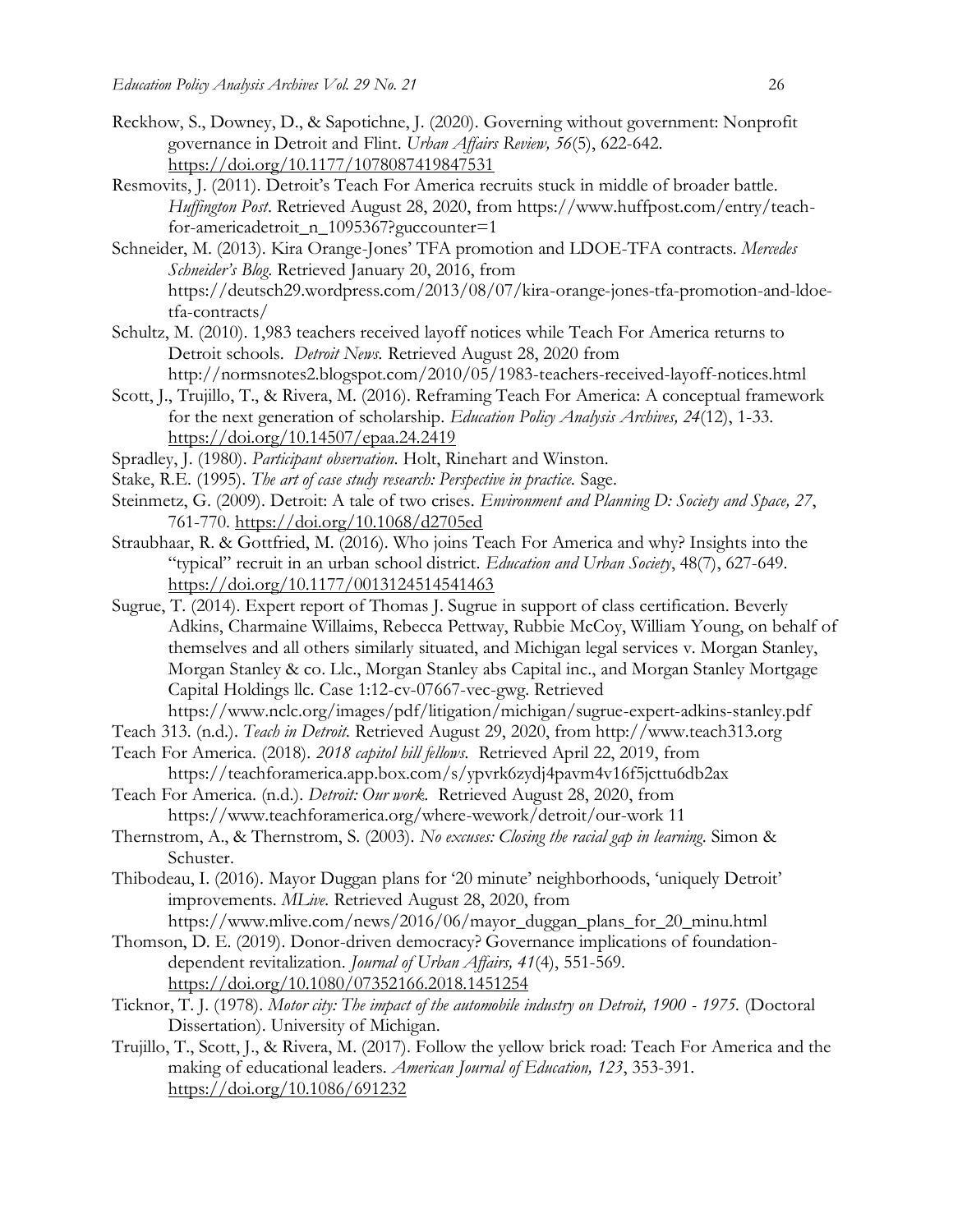- Vasquez Heilig, J., Brewer, T. J., Kim, A., & Sanchez, M. (in press). A digital ethnography of Teach For America: Ethnographic analysis of the truth for America podcast. *Urban Education.*
- Vasquez Heilig, J., & Jez, S. J. (2010). *Teach For America: A review of the evidence*. The Great Lakes Center for Education Research and Practice. Retrieved from http://www.greatlakescenter.org/docs/Policy\_Briefs/Heilig\_TeachForAmerica.pdf
- Vasquez Heilig, J., & Jez, S. J. (2014). *Teach For America: A return to the evidence*. National Education Policy Center. Retrieved from http://nepc.colorado.edu/publication/teach-for-americareturn
- Vergari, S. (1995). School finance reform in the state of Michigan. *Journal of Education Finance, 21*(2), 254-270.
- Waldman, A. (2019). How Teach For America evolved into an arm of the charter school movement. *Propublica.* Retrieved August 28, 2020, from https://www.propublica.org/article/how-teachfor-americaevolved-into-an-arm-of-the-charter-school-movement
- Walsh, D. (2010). Q&A with Teach For America-Detroit leader Annis Brown. *Crain's Detroit.* Retrieved August 28, 2020, from https://www.crainsdetroit.com/article/20101115/BLOG012/101119901/q-awith-teachfor-america-detroit-leader-annis-brown
- Welch, S. (2019). Education advocates plan push for after-school millage in Wayne County. *Crain's Detroit.* Retrieved August 28, 2020, from https://www.crainsdetroit.com/mackinacpolicyconference/education-advocates-plan-push-after-school-millage-wayne-county
- Williams, J. (2012). Ethics board: Kira Orange Jones can stay on BESE, run TFA. *The Lens.* Retrieved January 20, 2016, from https://thelensnola.org/2012/08/17/orange-jones-ethicsruling/
- Williams, J. (2016). Kira Orange Jones, local TFA director, to leave post for larger role in company. *The Advocate.* Retrieved September 11, 2016, from http://www.theadvocate.com/new\_orleans/news/education/article\_a414c846-76e8-11e6 ace2-03356f3ff803.html
- Zaniewski, A. (2017). New Detroit school board takes reins of district. *Detroit Free Press.* Retrieved August 28, 2020, from

https://www.freep.com/story/news/education/2017/01/11/detroit-schoolboard/96452920/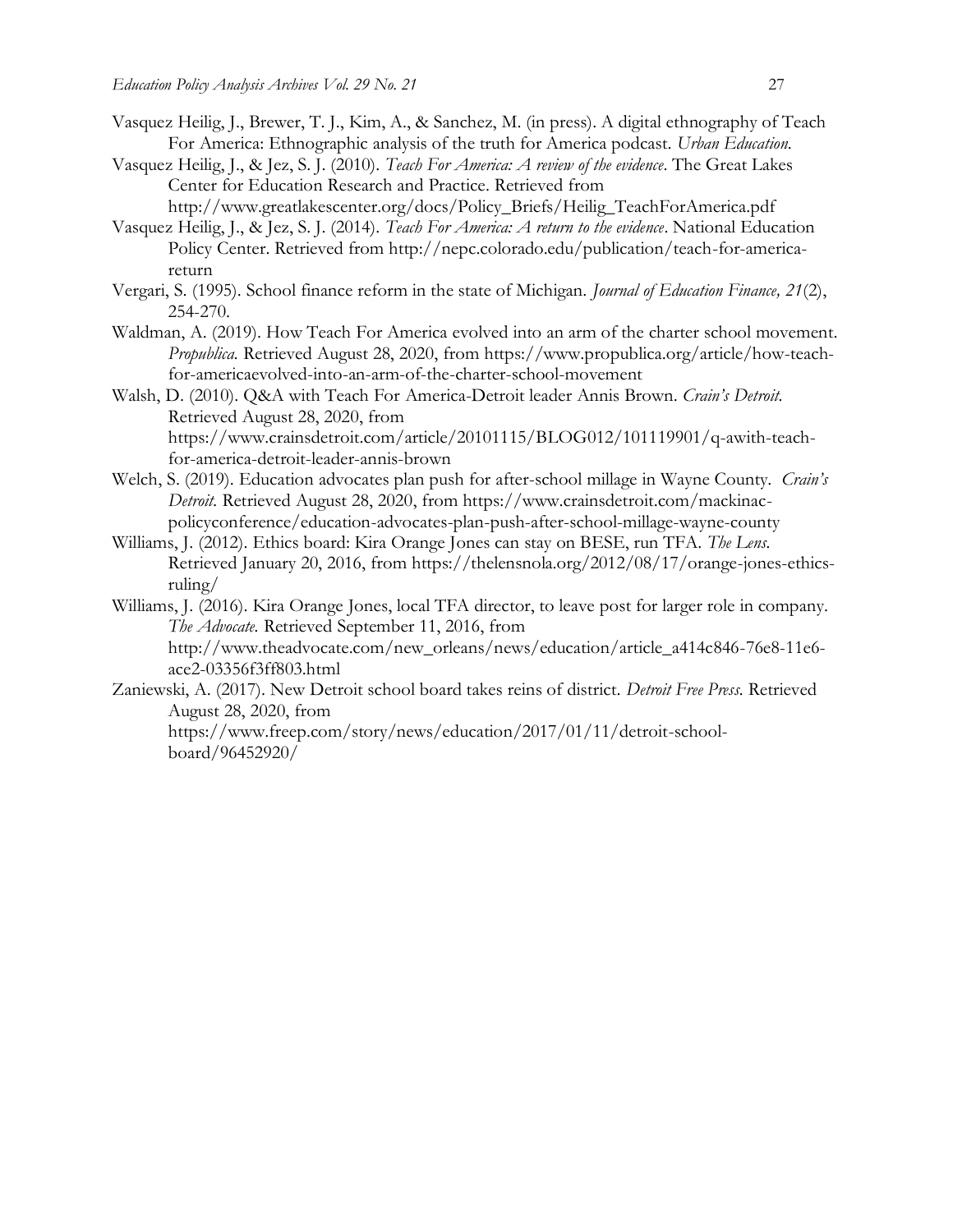# **Appendix**

# **Appendix A**

*Eigenvector Measure of Centrality for Organizations in Social Network Analysis*

| <b>Organizations Affiliated with Workshop Participants</b>  | <b>Eigenvector Centrality Measure</b> |
|-------------------------------------------------------------|---------------------------------------|
| Skillman Foundation                                         | 0.535                                 |
| Teach For America                                           | 0.426                                 |
| <b>Excellent Schools Detroit</b>                            | 0.227                                 |
| Detroit Parent Network                                      | 0.189                                 |
| Hope Starts Here Detroit Early Childhood Partnership        | 0.163                                 |
| Youth Development Resource Center                           | 0.158                                 |
| <b>Brightmoor Alliance</b>                                  | 0.142                                 |
| Midnight Golf Program                                       | 0.132                                 |
| Citizen Research Council                                    | 0.132                                 |
| Detroit Public Schools Community District                   | 0.105                                 |
| Detroit Federation of Teachers                              | 0.041                                 |
| American Federation of Teachers                             | 0.036                                 |
| University Prep School of Art and Design                    | 0.031                                 |
| Louisiana State Board of Elementary and Secondary Education | 0.026                                 |
| KIPP Foundation                                             | 0.026                                 |
| Grand Valley State University Charter School Office         | 0.011                                 |
| Michigan Association of Public School Academies             | 0.011                                 |
| <b>Flint Community Schools</b>                              | 0.000                                 |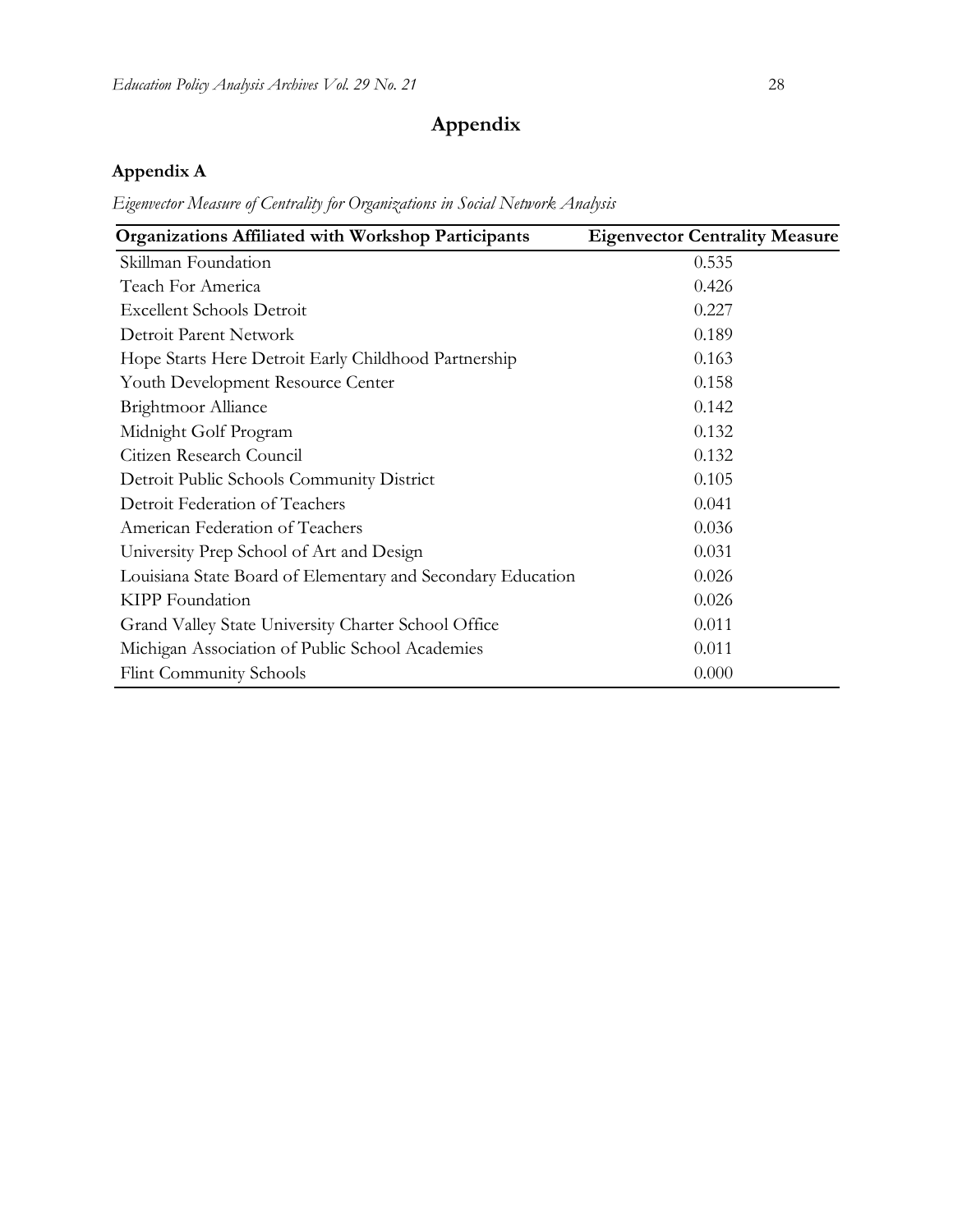## **About the Authors**

### **Jeremy Singer**

Wayne State University [jeremylsinger@wayne.edu](mailto:jeremylsinger@wayne.edu) <https://orcid.org/0000-0002-2666-2972>

Jeremy Singer is a doctoral candidate in educational leadership and policy studies at Wayne State University's College of Education, and a research assistant for the Detroit Education Research Partnership. He is interested in the intersections of geography, class, race, and educational policy.

### **T. Jameson Brewer**

University of North Georgia [jameson.brewer@ung.edu](mailto:jameson.brewer@ung.edu)

T. Jameson Brewer, Ph.D. is an assistant professor of Social Foundations of Education at the University of North Georgia. Broadly conceptualized, his research focuses on the impact of privatization and marketization of public education by way of school vouchers, charter schools, alternative teacher certification, and homeschooling. Follow him on Twitter: @tjamesonbrewer

# education policy analysis archives

Volume 29 Number 21 February 22, 2021 ISSN 1068-2341



Readers are free to copy, display, distribute, and adapt this article, as long as the work is attributed to the author(s) and **Education Policy Analysis Archives**, the changes are identified, and the same license applies to the derivative work. More details of this Creative Commons license are available at [https://creativecommons.org/licenses/by-sa/4.0/.](https://creativecommons.org/licenses/by-sa/4.0/) **EPAA** is published by the Mary Lou Fulton Institute and Graduate School of Education at Arizona State University Articles are indexed in CIRC (Clasificación Integrada de Revistas Científicas, Spain), DIALNET (Spain), [Directory of Open Access Journals,](http://www.doaj.org/) EBSCO Education Research Complete, ERIC, Education Full Text (H.W. Wilson), QUALIS A1 (Brazil), SCImago Journal Rank, SCOPUS, SOCOLAR (China).

Please send errata notes to Audrey Amrein-Beardsley at <u>audrey.beardsley@asu.edu</u>

**Join EPAA's Facebook community** at<https://www.facebook.com/EPAAAAPE> and **Twitter feed** @epaa\_aape.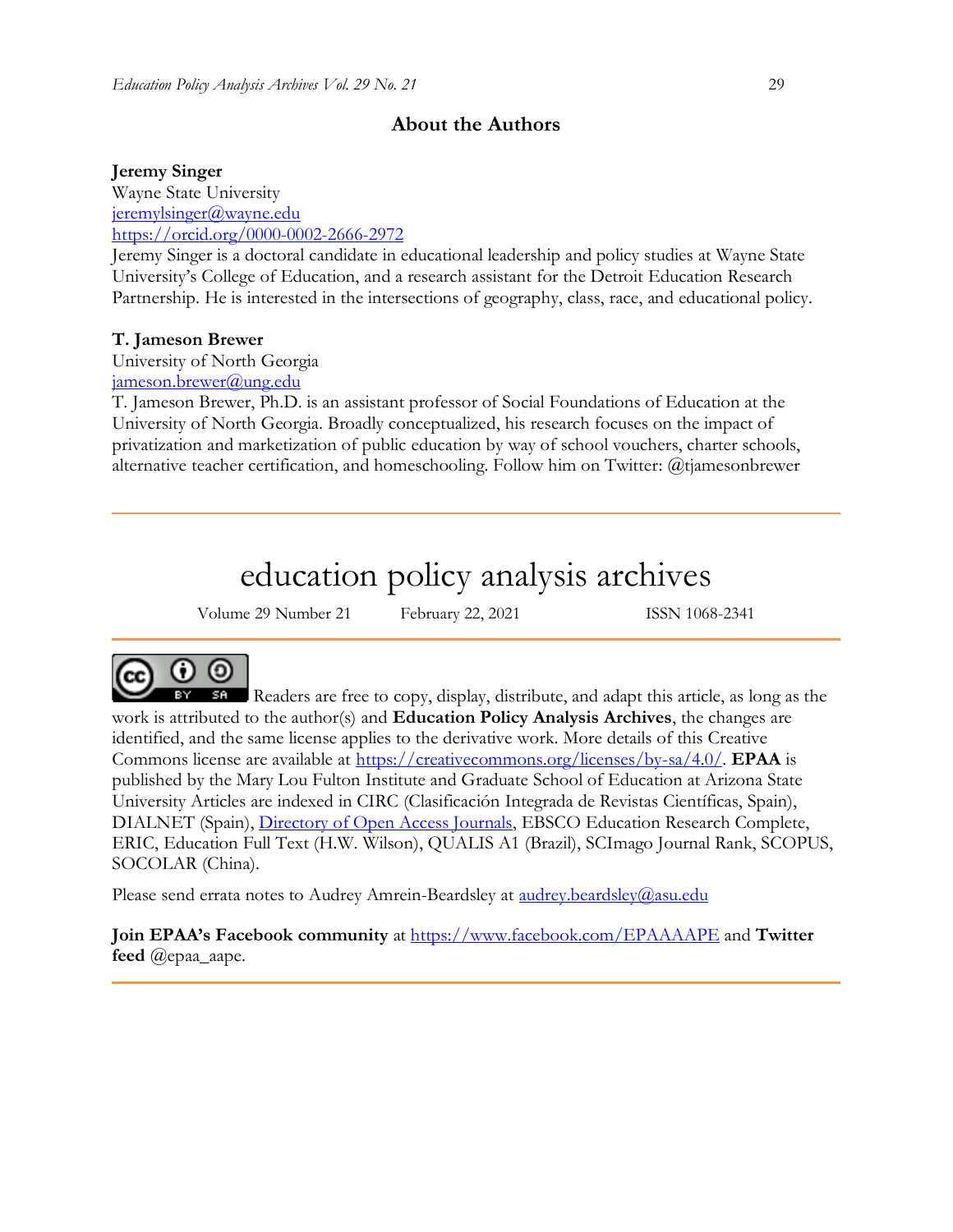# education policy analysis archives editorial board

Lead Editor: **Audrey Amrein-Beardsley** (Arizona State University) Editor Consultor: **Gustavo E. Fischman** (Arizona State University) Associate Editors: **Melanie Bertrand, David Carlson, Lauren Harris, Danah Henriksen, Eugene Judson**, **Mirka Koro-Ljungberg, Daniel Liou, Scott Marley, Keon McGuire, Molly Ott, Iveta Silova** (Arizona State University)

**Madelaine Adelman** Arizona State University **Cristina Alfaro**  San Diego State University **Gary Anderson** New York University

**Michael W. Apple** 

University of Wisconsin, Madison **Jeff Bale** University of Toronto, Canada **Aaron Benavot** SUNY Albany **Julian Vasquez Heilig** California

**David C. Berliner**  Arizona State University **Henry Braun** Boston College **Casey Cobb** University of Connecticut **Arnold Danzig** San Jose State University **Linda Darling-Hammond**  Stanford University **Elizabeth H. DeBray**  University of Georgia **David E. DeMatthews** University of Texas at Austin **Chad d'Entremont** Rennie Center for Education Research & Policy **John Diamond** University of Wisconsin, Madison **Matthew Di Carlo**  Albert Shanker Institute **Sherman Dorn** Arizona State University **Michael J. Dumas**  University of California, Berkeley **Kathy Escamilla**  University of Colorado, Boulder **Yariv Feniger** Ben-Gurion University of the Negev **Melissa Lynn Freeman**  Adams State College **Rachael Gabriel** University of Connecticut

**Amy Garrett Dikkers** University of North Carolina, Wilmington **Gene V Glass**  Arizona State University **Ronald Glass** University of California, Santa Cruz

**Jacob P. K. Gross**  University of Louisville

State University, Sacramento **Kimberly Kappler Hewitt** University of North Carolina Greensboro **Aimee Howley** Ohio University **Nelly P. Stromquist** 

**Steve Klees** University of Maryland **Jaekyung Lee S**UNY Buffalo **Jessica Nina Lester** Indiana University **Amanda E. Lewis** University of Illinois, Chicago **Chad R. Lochmiller** Indiana University **Christopher Lubienski** Indiana University **Sarah Lubienski** Indiana University **Larisa Warhol**

**William J. Mathis**  University of Colorado, Boulder **Michele S. Moses**  University of Colorado, Boulder **Julianne Moss** Deakin University, Australia **Sharon Nichols**  University of Texas, San Antonio **Eric Parsons** University of Missouri-Columbia **Amanda U. Potterton** University of Kentucky **Susan L. Robertson** Bristol University

**Gloria M. Rodriguez** University of California, Davis **R. Anthony Rolle**  University of Houston **A. G. Rud**  Washington State University

**Patricia Sánchez** University of University of Texas, San Antonio **Eric M. Haas** WestEd **Janelle Scott** University of California, Berkeley **Jack Schneider** University of Massachusetts Lowell **Noah Sobe** Loyola University

> University of Maryland **Benjamin Superfine**  University of Illinois, Chicago **Adai Tefera**  Virginia Commonwealth University **A. Chris Torres** Michigan State University **Tina Trujillo**  University of California, Berkeley **Federico R. Waitoller**  University of Illinois, Chicago University of Connecticut **John Weathers** University of Colorado, Colorado Springs **Kevin Welner** University of Colorado, Boulder **Terrence G. Wiley**  Center for Applied Linguistics **John Willinsky**  Stanford University **Jennifer R. Wolgemuth**  University of South Florida **Kyo Yamashiro**  Claremont Graduate University **Miri Yemini** Tel Aviv University, Israel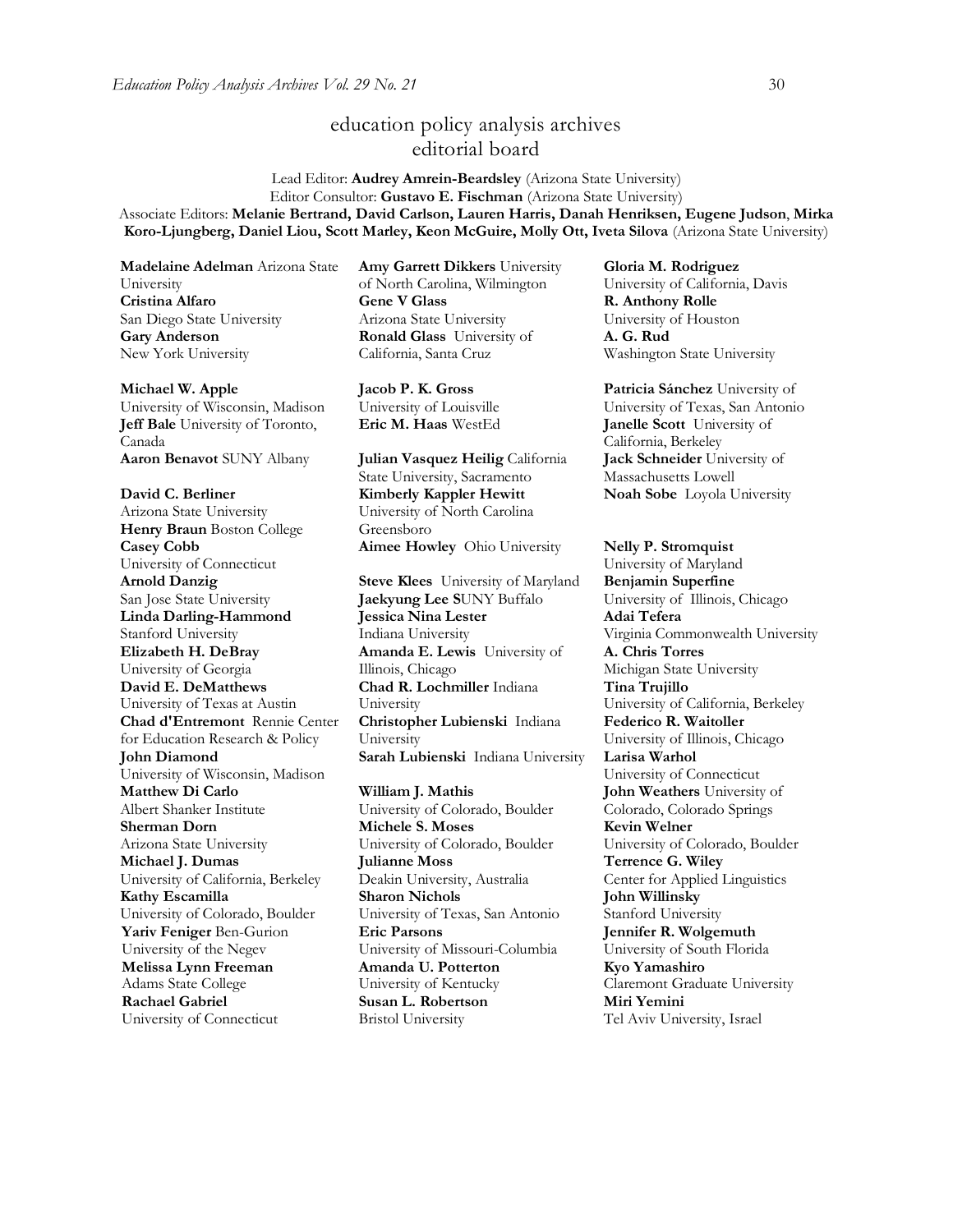# archivos analíticos de políticas educativas consejo editorial

Editor Consultor: **Gustavo E. Fischman** (Arizona State University)

Coordinador (Español/Latinoamérica): **Ignacio Barrenechea** (Universidad de San Andrés), **Ezequiel Gomez Caride** (Universidad de San Andres/ Pontificia Universidad Católica Argentina)

Editor Coordinador (Español/Norteamérica): **Armando Alcántara Santuario** (Universidad Nacional Autónoma de México) Editor Coordinador (Español/España): **Antonio Luzon** (Universidad de Granada)

Editores Asociados: **Jason Beech** (Monash University)**, Angelica Buendia**, (Metropolitan Autonomous University), **Gabriela de la Cruz Flores** (Universidad Nacional Autónoma de Mëxico), **Alejandra Falabella** (Universidad Alberto Hurtado, Chile), **Carmuca Gómez-Bueno** (Universidad de Granada), **Carolina Guzmán-Valenzuela** (Universidade de Chile), **Cesar Lorenzo Rodriguez Urib**e (Universidad Marista de Guadalajara), **Antonia Lozano-Díaz** (University of Almería), **Sergio Gerardo Málaga Villegas** (Instituto de Investigación y Desarrollo Educativo, Universidad Autónoma de Baja California (IIDE-UABC)), **María Teresa Martín Palomo** (University of Almería), **María Fernández Mellizo-Soto** (Universidad Complutense de Madrid), **Tiburcio Moreno** (Autonomous Metropolitan University-Cuajimalpa Unit), **José Luis Ramírez,** (Universidad de Sonora), **Axel Rivas** (Universidad de San Andrés), **Maria Veronica Santelices** (Pontificia Universidad Católica de Chile)

**Claudio Almonacid** Universidad Metropolitana de Ciencias de la Educación, Chile

**Miguel Ángel Arias Ortega**  Universidad Autónoma de la Ciudad de México **Xavier Besalú Costa**  Universitat de Girona, España

**[Xavier Bonal](javascript:openRTWindow() Sarro** Universidad Autónoma de Barcelona, España

#### **[Antonio Bolívar](javascript:openRTWindow() Boitia**

Universidad de Granada, España

**[José Joaquín Brunner](javascript:openRTWindow()** Universidad Diego Portales, Chile

**[Damián Canales Sánchez](javascript:openRTWindow()** Instituto Nacional para la Evaluación de la Educación, México

**Gabriela de la Cruz Flores** Universidad Nacional Autónoma de México **[Marco Antonio Delgado Fuentes](javascript:openRTWindow()** Universidad Iberoamericana, México

**[Inés Dussel](javascript:openRTWindow()**, DIE-CINVESTAV, México

**[Pedro Flores Crespo](javascript:openRTWindow()** Universidad Iberoamericana, México

**Ana María García de Fanelli**  Centro de Estudios de Estado y Sociedad (CEDES) CONICET, Argentina **Juan Carlos González Faraco**  Universidad de Huelva, España

**María Clemente Linuesa**  Universidad de Salamanca, España

**Jaume Martínez Bonafé** Universitat de València, España

**Alejandro Márquez Jiménez**  Instituto de Investigaciones sobre la Universidad y la Educación, UNAM, México

**María Guadalupe Olivier Tellez**, Universidad Pedagógica Nacional, México **[Miguel Pereyra](javascript:openRTWindow()** Universidad de Granada, España

**[Mónica Pini](javascript:openRTWindow()** Universidad Nacional de San Martín, Argentina

**Omar Orlando Pulido Chaves** Instituto para la Investigación Educativa y el Desarrollo Pedagógico (IDEP) **José Ignacio Rivas Flores** Universidad de Málaga, España

**[Miriam Rodríguez Vargas](javascript:openRTWindow()** Universidad Autónoma de Tamaulipas, México

**José Gregorio Rodríguez**  Universidad Nacional de Colombia, Colombia **[Mario Rueda Beltrán](javascript:openRTWindow()** Instituto de Investigaciones sobre la Universidad y la Educación, UNAM, México **José Luis San Fabián Maroto**  Universidad de Oviedo, España

**[Jurjo Torres Santomé](javascript:openRTWindow()**, Universidad de la Coruña, España

**[Yengny Marisol Silva Laya](javascript:openRTWindow()** Universidad Iberoamericana, México **Ernesto Treviño Ronzón** Universidad Veracruzana, México

**[Ernesto Treviño](javascript:openRTWindow() Villarreal** Universidad Diego Portales Santiago, Chile **[Antoni Verger Planells](javascript:openRTWindow()** Universidad Autónoma de Barcelona, España

**[Catalina Wainerman](javascript:openRTWindow()** Universidad de San Andrés, Argentina **Juan Carlos Yáñez Velazco** Universidad de Colima, México